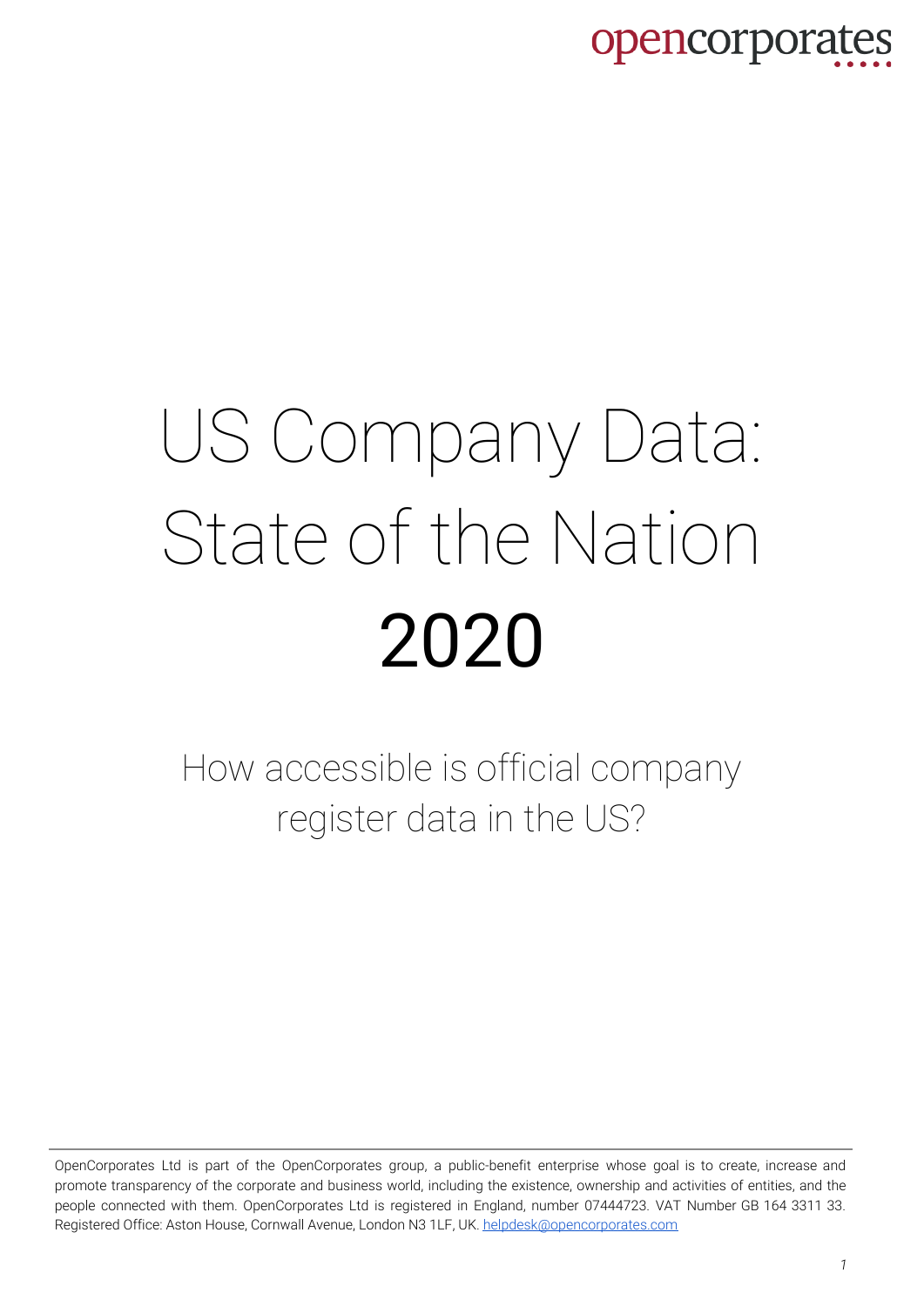| <b>Executive summary</b>                                                 | 3  |
|--------------------------------------------------------------------------|----|
| Why access to company data matters                                       | 3  |
| The fundamental business dataset                                         | 3  |
| The US context: 50 States + DC                                           | 4  |
| Foreign Corporations and Foreign LLCs: how it works                      | 6  |
| White Box vs Black Box data: why it's important                          | 7  |
| Identifiers                                                              | 7  |
| The results - access to official company data in the US scored           | 8  |
| Overview                                                                 | 8  |
| How does this compare with other countries?                              | 9  |
| The best (and the worst)                                                 | 9  |
| A tale of two states: Iowa vs Illinois                                   | 10 |
| Bulk data vs API: which is better?                                       | 11 |
| Bulk data use cases                                                      | 11 |
| API use cases                                                            | 12 |
| Keeping bulk data fresh                                                  | 13 |
| The real-time, computer-controlled future of company formation           | 13 |
| How things have changed in the past 3 years                              | 14 |
| Why charging for company register data is so problematic                 | 14 |
| Benefits to US States of open company data                               | 15 |
| Direct benefits to the States                                            | 15 |
| Indirect benefits to the States                                          | 17 |
| Detailed results                                                         | 19 |
| <b>Methodology</b>                                                       | 21 |
| Discovery                                                                | 21 |
| Scoring                                                                  | 21 |
| 1. Unrestricted online search (no cost, no registration, search feature) | 21 |
| 2. Openly licensed                                                       | 22 |
| 3. Free machine-readable data                                            | 22 |
| 4. Data depth $-$ directors                                              | 22 |
| 5. Data depth $-$ annual accounts                                        | 22 |
| 6. Data depth $-$ shareholdings                                          | 23 |
| <b>About OpenCorporates</b>                                              | 23 |
| <b>Errors And corrections</b>                                            | 23 |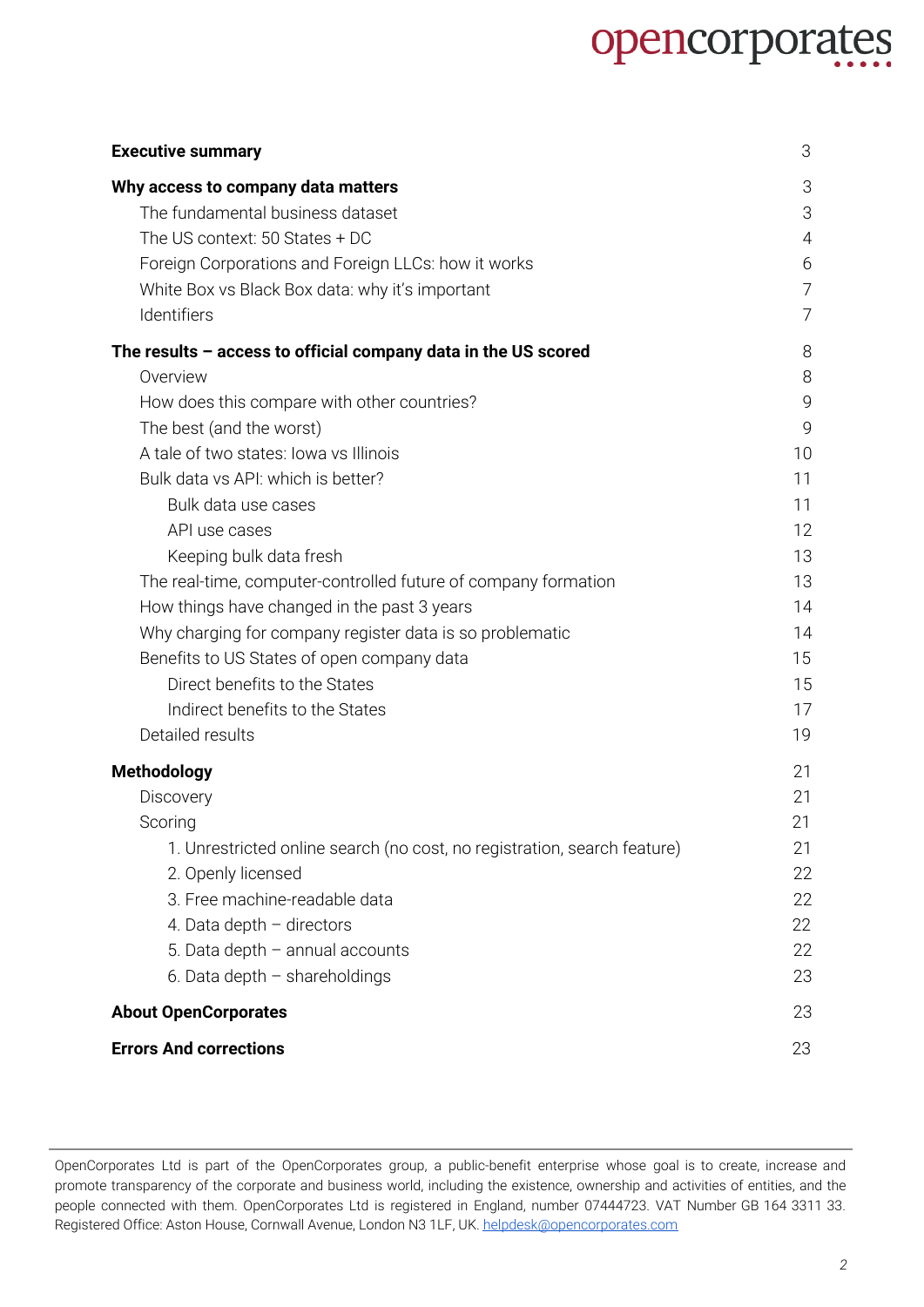### <span id="page-2-0"></span>Executive summary

- $\bullet$  The US is the most important and vibrant market in the world powered by the activity of millions of companies. Yet the fundamental data about these companies – what companies exist, when they were incorporated, who is connected with them  $-$  is very hard to access as data, despite it being public information, collected by the States.
- In today's data-driven world, this dataset is fundamental to almost every aspect of our lives – both business and personal. It is critical for business efficiency, due diligence, innovation, anti-money laundering and corporate transparency, and key to us understanding the complex connected data-driven world we now live in.
- $\bullet$  These use cases and many others require the dataset to be freely available for all under a licence that allows reuse, i.e. as open data.
- The US States score poorly on access to this data, just 31 out of 100 on average. There are some standout examples – for example Washington state – but there are also many problem states, including Illinois and Delaware. Furthermore, the scores have not increased significantly over the past 3 years, despite significant advances across the rest of the world.
- This has the result of increasing costs for business, undermining competition, and freezing out many groups from easy access to this data, including small and medium sized businesses, civil society, journalists and out-of-state law enforcement.
- It also provides a benign environment for criminals who are now routinely using companies for illicit purposes, including fraud, money laundering and organised crime.

### <span id="page-2-1"></span>Why access to company data matters

#### <span id="page-2-2"></span>The fundamental business dataset

Why does access to company register data matter so much? Companies are artificial entities (as opposed to 'natural persons', i.e. people) given legal personality by the state for the wider benefit of society. These legal constructs (often called legal entities) can hold assets, owe money, enter into contracts, and break the law – yet the company itself, as opposed to the buildings it owns or the people it employs, has no physical form. You can't touch it, or put it in handcuffs.

Because of this, companies are extraordinarily versatile, and can be used for a wide variety of purposes, from traditional uses such as large corporations and small business, to less savory ones – such as money laundering and organised crime.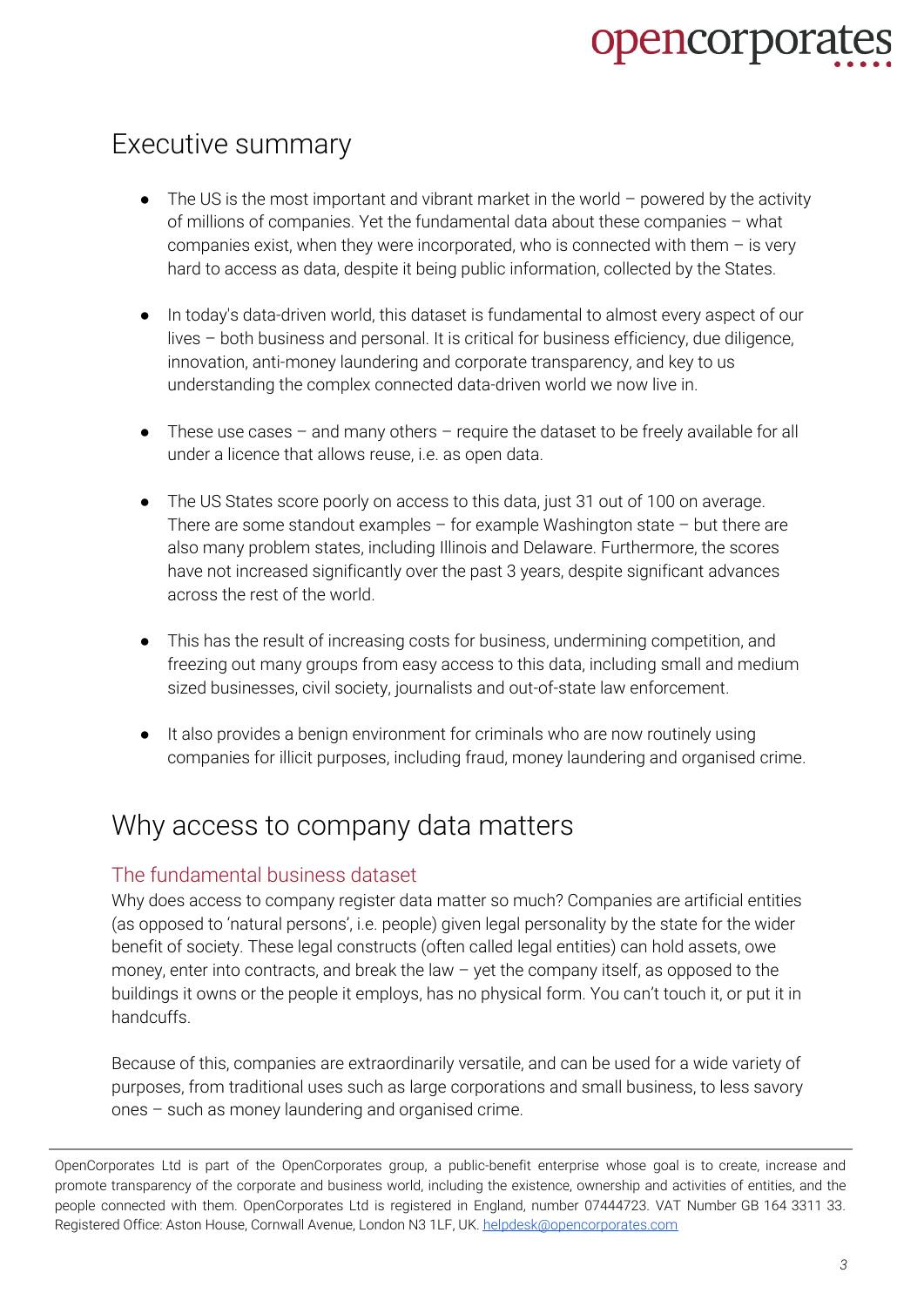Consequently, this dataset – the list of companies which have been incorporated in a jurisdiction and the key facts about them – is at the heart of all business, and, increasingly, our day-to-day lives.

On a business level, most organisations have hundreds of interactions with different companies every day – not just traditional ones such as suppliers, clients, banks, lawyers and accountants, but increasingly with so-called Software as a Service (SaaS) platforms such as Salesforce, Xero, Stripe, GitHub, Mailchimp or Slack – not to mention social networks and online advertising.

The situation is no less complex on a personal level. We interact with companies a hundred times a day – in shops, at work, at play, via each of the different apps on our phone, through the myriad websites we navigate, though social networks, through the ads we see, even through smart speakers and home appliances.

That's why it is so important that everyone – employees, suppliers, customers, government, banks, competitors, journalists – can answer the question: '*Does this company exist, and what are the core, statutory facts that define it?'* In our data-driven, app-centric connected world this means having the data where, how and when we need it.

This is what we mean by 'core company data': the minimal set of data about a company that is needed for free, open, fair and stable markets to exist, and for society to understand, influence, and, where necessary, regulate the behaviour of companies.

#### <span id="page-3-0"></span>The US context: 50 States + DC

The US is the most important and vibrant market in the world – powered by the activity of millions of companies. Yet astonishingly the fundamental data about these companies – what companies exist, when they were incorporated, who is connected with them, still less what their activities are  $-$  is very hard to access as data.

This is largely due to the fact that companies are incorporated by the States (and the District of Columbia), each with its own register, each collecting a different set of non-standard attributes represented in a different way. This generates data silos that massively increase the problems and reduce the utility of the data.

Some states (for example Florida) have made this available as open data for many years. Others, such as Delaware or New Jersey, deliberately restrict access to the data, considering the register's role to be primarily one of revenue generation, as in traditional secrecy jurisdictions such as the Cayman Islands or the British Virgin Islands. This appears to have taken the place of their original role of being a register that records publicly which entities have been incorporated, to provide trust and transparency for a better business environment.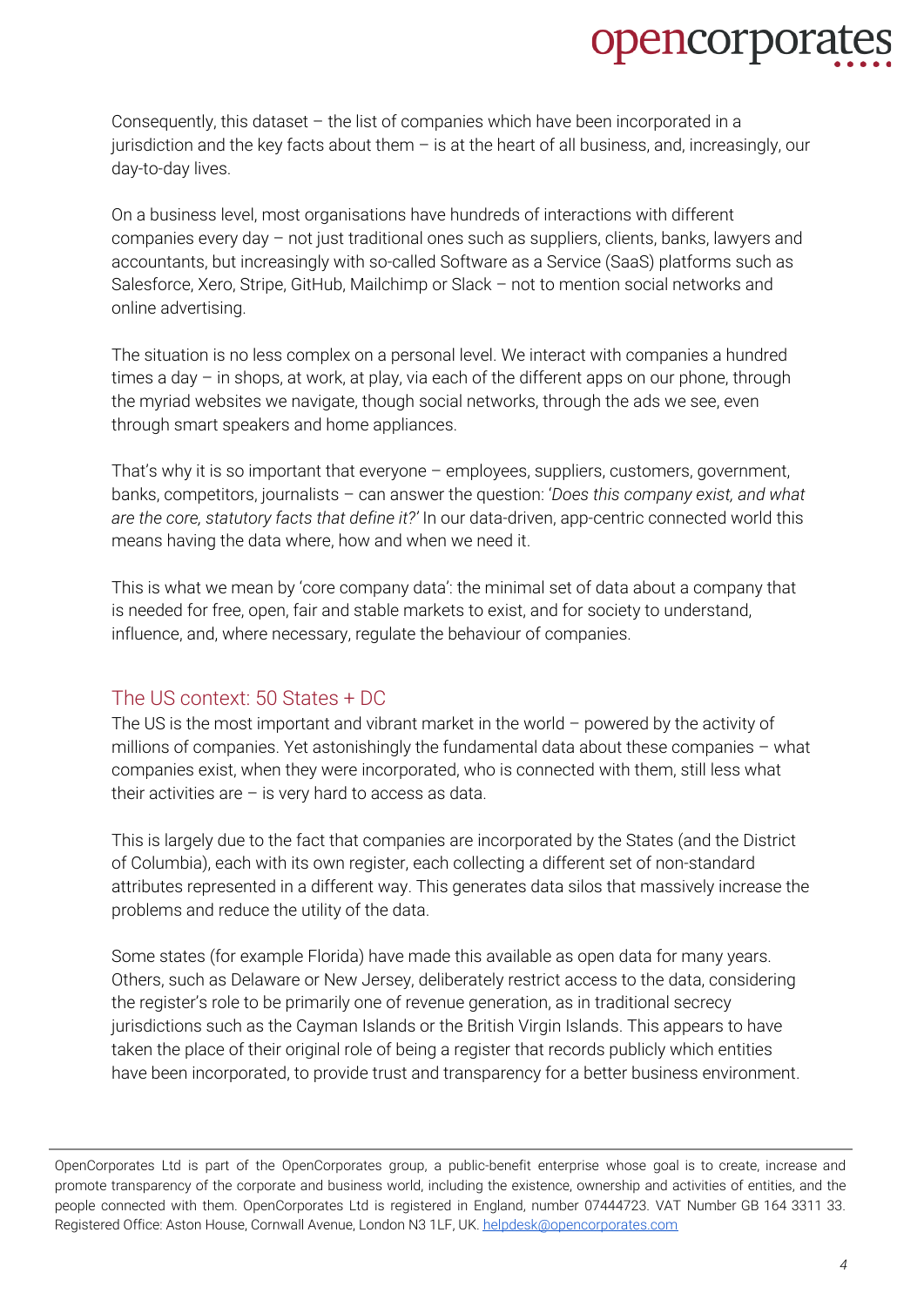

Others put restrictive licences on access to the data – making it unusable for many key use cases.

Together these two issues – siloed non-standardised data and difficulty accessing it as open data – have had significant implications:

#### ● **Black Box data proliferated**

Black Box data from proprietary vendors proliferated, filling the gap and marginalising the official sources of data. This has increased costs and work, reduced utility and introduced frictions and inefficiencies that distracts business, who are the primary users of company register data, from the real work they should be doing.

#### ● **Official public data is marginalised**

Official public data from the registers has ceased to be treated as the data of record, and has become secondary to proprietary data, with any identifiers being ignored in favour of proprietary identifiers which are full of data quality problems. A measure of this is that when US state registers do sell data there are very few customers – sometimes just a handful of companies, even for a large state like Illinois. Compare this to the use of UK company register data, for example: UK company numbers are widely used, there are tens of thousands of data users (via free bulk downloads and open API) and it generates benefits to the UK economy of between \$1.3 billion and \$4 billion a year.

#### ● **Not fit for purpose in a data-driven world**

The current lack of access to official company register information as data is highly problematic in our data-driven world of apps, SaaS and AI, where innovation and insight comes from combining datasets.

#### ● **Poor data-quality feedback loops**

There are multiple data-quality issues in the current siloed system, both on the individual record level and systematic ones. These persist due to poor data-quality feedback loops and by the inability to combine datasets together. An example of the former are director records that are wrong or out of date, unnoticed by the directors concerned due to the lack of visibility of the data. An example of the second are data-quality issues relating to registrations of out-of-state corporations and LLCs (also known as branches), which are not connected from the company records in the state of incorporation, leading to bad and out-of-date data, as well as lost revenue. The result of the consequent data-quality problems is a lack of trust in the underlying data.

#### ● **Financial crime proliferates**

The current situation – siloed non-standardised, non-open data – provides a fertile ground for tax evasion, fraud, money laundering and organised crime, much of which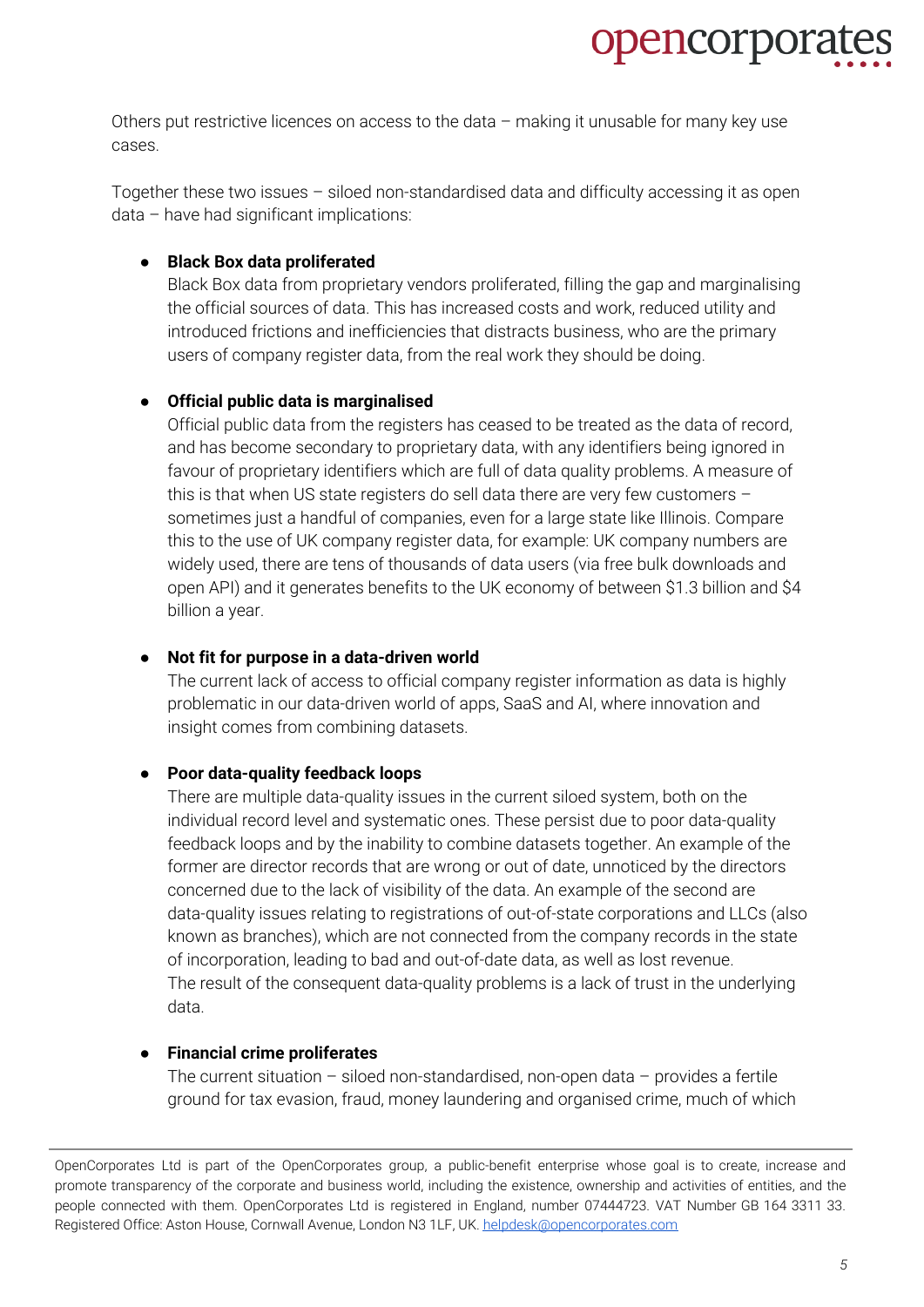happens using legal entities in multiple jurisdictions. The work of law enforcement, tax officers and regulators is made significantly more difficult in the current environment as they are, in practice, restricted to data from their local state.

opencorpora

#### ● **Opaque public procurement**

Government procurement is made significantly more opaque and inefficient without a master dataset of legal entities.

#### ● **Other stakeholders are shut out**

As Business Roundtable (an organisation made up of the Chief Executives of the largest corporations in the US) [made](https://www.businessroundtable.org/business-roundtable-redefines-the-purpose-of-a-corporation-to-promote-an-economy-that-serves-all-americans) clear last year, there are multiple stakeholders of companies – not just shareholders, but also customers, employees, suppliers and communities. The opacity that the current siloed, closed access brings effectively shuts them out.

#### <span id="page-5-0"></span>Foreign Corporations and Foreign LLCs: how it works

A notable feature of the US corporate universe is the widespread use of 'branch' registrations – i.e. registrations in a state by companies incorporated in another state, usually because they have a physical presence or significant business activity in the 'foreign' state.

While branch registrations exist in pretty much all countries, nowhere is it as widespread as in the US (OpenCorporates has matched over 5 million US branches to their home jurisdiction entities). In other countries, it's much more common to form a local subsidiary (i.e. a distinct legal entity) when a company has a significant presence in another jurisdiction.

This use of branches presents some interesting issues, for example:

- The company is operating under both the laws of the local jurisdiction, and the home jurisdiction.
- In the case of insolvency, it is the home jurisdiction that prevails, and with a few exceptions (e.g. banks) there are no assets owned locally. Thus much of the external risk lies in the local jurisdiction (e.g. cleanup of a manufacturing plant), but the benefits accrue to the home jurisdiction.
- Delaware is the primary beneficiary of this situation, with the companies incorporating there having hundreds of thousands of branch registrations in other states.
- There are countless data quality issues that OpenCorporates has identified for example where the branch is marked as live, but the home company has been dissolved, or where there is a mismatch between directors listed in the branch

OpenCorporates Ltd is part of the OpenCorporates group, a public-benefit enterprise whose goal is to create, increase and promote transparency of the corporate and business world, including the existence, ownership and activities of entities, and the people connected with them. OpenCorporates Ltd is registered in England, number 07444723. VAT Number GB 164 3311 33. Registered Office: Aston House, Cornwall Avenue, London N3 1LF, UK. [helpdesk@opencorporates.com](mailto:helpdesk@opencorporates.com)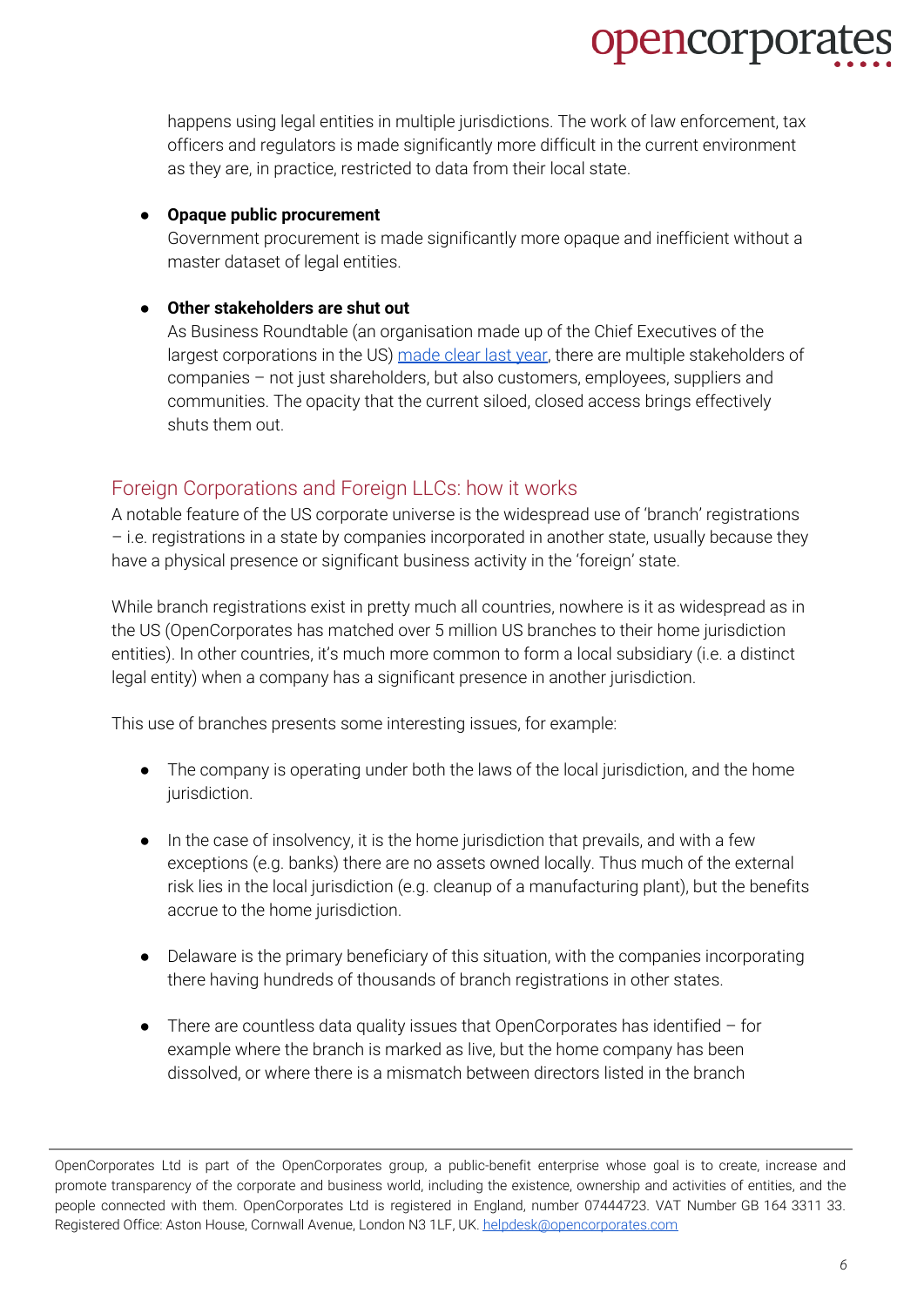

registration and those listed in the home registration.

● It appears that this valuable dataset is little used by the States, even though it has significant potential in the areas of tax collection and regulation.

#### <span id="page-6-0"></span>White Box vs Black Box data: why it's important

The canonical source of core company information in the US – which companies exist and existed and what their key attributes are  $-$  are the States, yet only a handful of companies consume this data directly. Most use it via intermediaries, who combine this data together and then make it available via platforms or as bulk data dumps. This in itself is no problem – adding value is what business should do.

The problem is that what these legacy proprietary companies produce is so-called Black Box data – data where it is unclear what it represents, where the source is obfuscated, data that uses proprietary identifiers, and data which is limited to a relatively small number of users, and thus has poor data-quality feedback loops.

This was always intrinsically problematic, but today it is no longer fit for purpose. As a new white paper called *The White Box Data [Revolution](https://opencorporates.files.wordpress.com/2019/05/whitepaper.pdf)* makes clear, today's data-driven applications need data with a clear and transparent model, data with full provenance, with open identifiers, and that is public, giving the best possible data quality feedback loops.

#### <span id="page-6-1"></span>**Identifiers**

Identifying companies can be a really difficult problem – and one that has implications for both the utility of the data, and users' trust in it. Company names are highly problematic as identifiers: they change surprisingly frequently (not only can the same company have many different names over its life, the same company name can apply to multiple different and unconnected legal entities over a period of time) and can present all sorts of issues in how they are represented (MICROSOFT CORP vs Microsoft Corporation, etc).

As a result, it has become increasingly recognised that identifying companies is critical for good, trusted and useful data. In some countries, the identifier for the company is enshrined in law and must be used in all correspondence. The Global Legal Entity Identifier System was set up by the G20 to address the problem of identifying legal entities in financial markets, and is increasingly being used in other fields too. Critical to all of these is the idea that identifiers are permanently associated with a single legal entity, contain no information about attributes (which might change, and with it the identifier) and are open and non-proprietary.

In the US, company identifiers are a significant problem, having been rarely given the care and thought that they deserve. In the 9 years that OpenCorporates has been collecting US company data, we have seen over 10 registers change identifiers without any notification and

OpenCorporates Ltd is part of the OpenCorporates group, a public-benefit enterprise whose goal is to create, increase and promote transparency of the corporate and business world, including the existence, ownership and activities of entities, and the people connected with them. OpenCorporates Ltd is registered in England, number 07444723. VAT Number GB 164 3311 33. Registered Office: Aston House, Cornwall Avenue, London N3 1LF, UK. [helpdesk@opencorporates.com](mailto:helpdesk@opencorporates.com)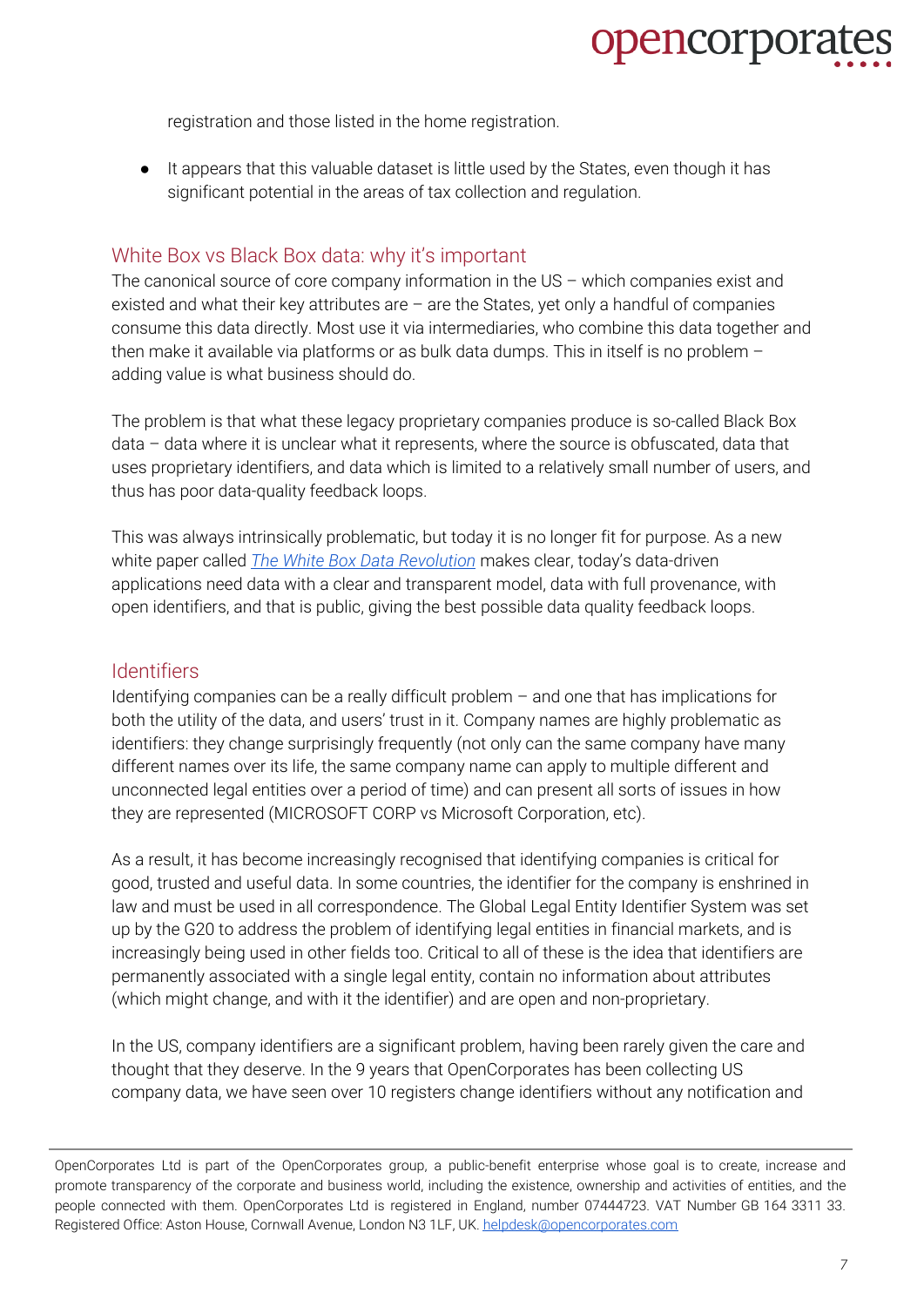

without any easy or explicit migration from one to another, requiring OpenCorporates to perform complex mapping exercises.

Even more problematic is the widespread use of Dun & Bradstreet's (D&B) proprietary DUNS number. The problems with this number are well-known, including: lack of clarity in definition; the fact that there is no 1:1 relationship between it and legal entities; the proprietary licence; and finally that it locks users into using D&B as a sole supplier of data.

These problems existed for many years, but are particularly problematic in today's data-driven world. As a consequence, the Federal Government last year decided to move away from the DUNS number in procurement.

### <span id="page-7-0"></span>The results  $-$  access to official company data in the US scored

#### <span id="page-7-1"></span>**Overview**

This report includes the results of our systematic survey of access to US official company register data. Overall, the average score for the US is 32 out of 100. This is very low, equating to registers publishing basic data on the web, including directors, but no open data.

In fact the situation is a little more complex than this, with effectively three categories:

- **Category 1: those that publish only basic data on the web, but publish no open data** This is the majority of states, although we have seen an increase in the past 5 years of those publishing open data, as states have realised the benefits of doing so. Often the situation is worse than this as key information  $-$  for example director data  $-$  may not be in an easily accessible form, but instead in hand-written scanned forms. Alternatively they may publish only the names of agents, but not directors. Both of these situations are problematic, as knowing the prior company history of the directors (or members in the case of LLCs) is critical in many due diligence processes. If you can't see who the individuals who run the company are, and what companies they have been previously involved with, you cannot take an informed view of a company, and whether you want to do business with it.
- **Category 2: those that publish some open data**

This category possibly only publishes active companies, or leaves out critical information such as the names of officers and directors, or perhaps they don't use an explicit open licence. Historic information is critical when doing investigations, due diligence, or combining the dataset with other data (for example business licences, or

OpenCorporates Ltd is part of the OpenCorporates group, a public-benefit enterprise whose goal is to create, increase and promote transparency of the corporate and business world, including the existence, ownership and activities of entities, and the people connected with them. OpenCorporates Ltd is registered in England, number 07444723. VAT Number GB 164 3311 33. Registered Office: Aston House, Cornwall Avenue, London N3 1LF, UK. [helpdesk@opencorporates.com](mailto:helpdesk@opencorporates.com)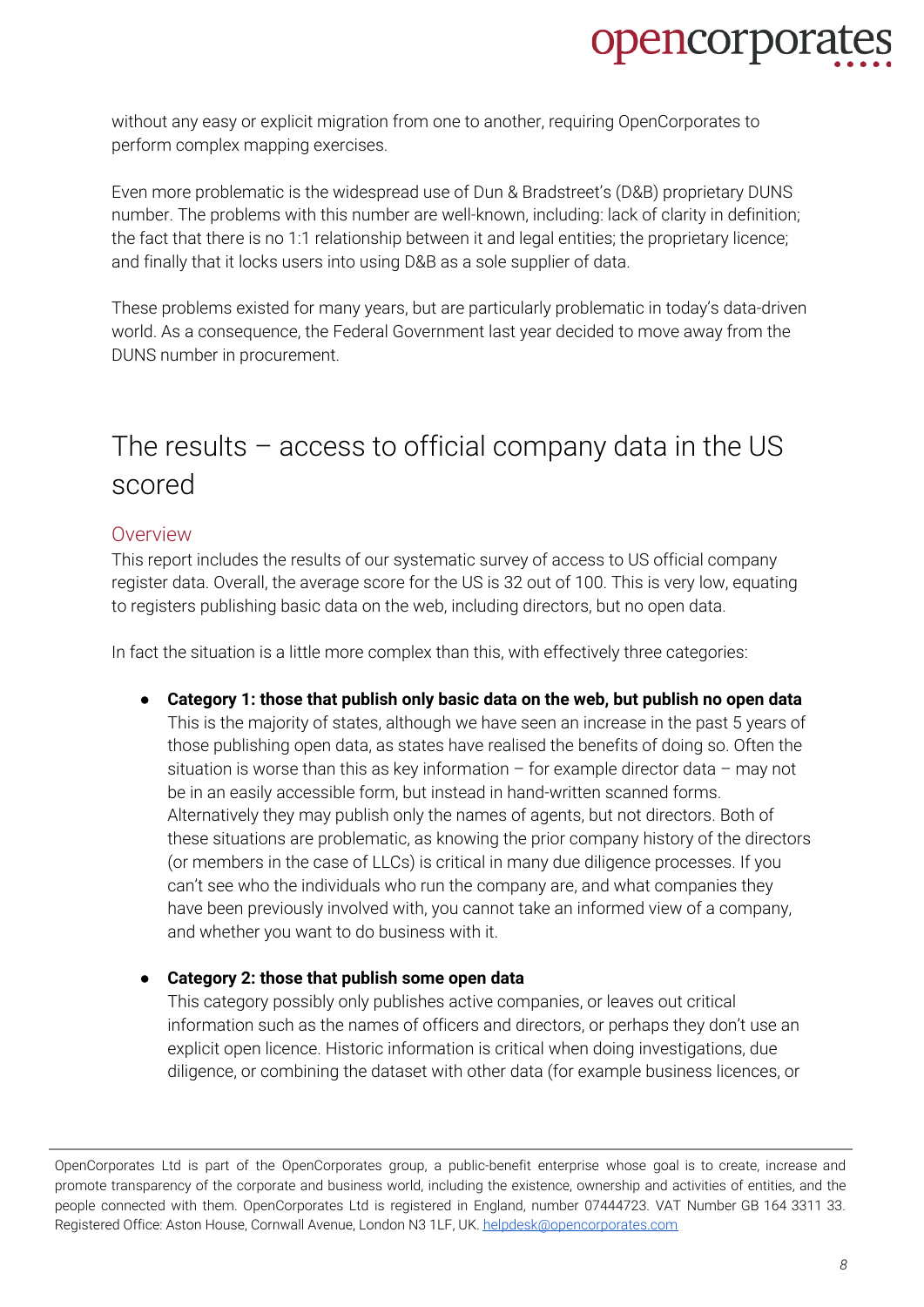

sanctions data).

#### ● **Category 3: those that publish all their data as open data**

At the moment this is limited to Washington state, who not only provide a bulk data download but also an open API (application programming interface), meaning you can not only easily get the data in bulk, allowing it to be easily analysed and combined with other datasets. Florida and Vermont do publish the data in full but do not use an explicit open licence.

#### <span id="page-8-0"></span>How does this compare with other countries?

The US's score of 31/100 is low, but it is by no means the lowest country or area. A number of countries score 0 points. These are principally either developing countries that have no online register, or secrecy jurisdictions such as the Cayman Islands or British Virgin Islands.

European countries on average get 41.5/100, considerably higher than the US, and with quite a different profile too. In Europe (58 countries), there are 19 that get over 50 and two that get 90/100 (the UK and Denmark). In the US, out of 51 jurisdictions, only 7 get over 50/100 and the top score is 80/100 (Washington state).

In fact, the gap will be soon much bigger, as the European Union has committed to publishing company register data, including company ownership, as open data from 2020. This will increase the score for Europe considerably, as there are a number of countries that score 0/100, as they currently don't even allow free access to the data on the web.

While the US's score is considerably better than Canada's (19/100), this figure is significantly reduced due to the lack of online registers for some of the provinces (which automatically score 0/100).

The US's score is slightly higher than China, which scores 29 out of 100, but less than Russia, which scores 40 out of 100.

#### <span id="page-8-1"></span>The best (and the worst)

As previously noted, Washington state is the best state in the US for access to official company register data. It achieves this position by scoring top marks in the following categories: making data freely available, publishing data freely, using an explicit open licence and making director information available as open data. It also makes the information available both as bulk downloads and via a free and open API – see *Bulk Data vs API* below – which currently doesn't score additional points, but marks the state out as a clear leader in the US.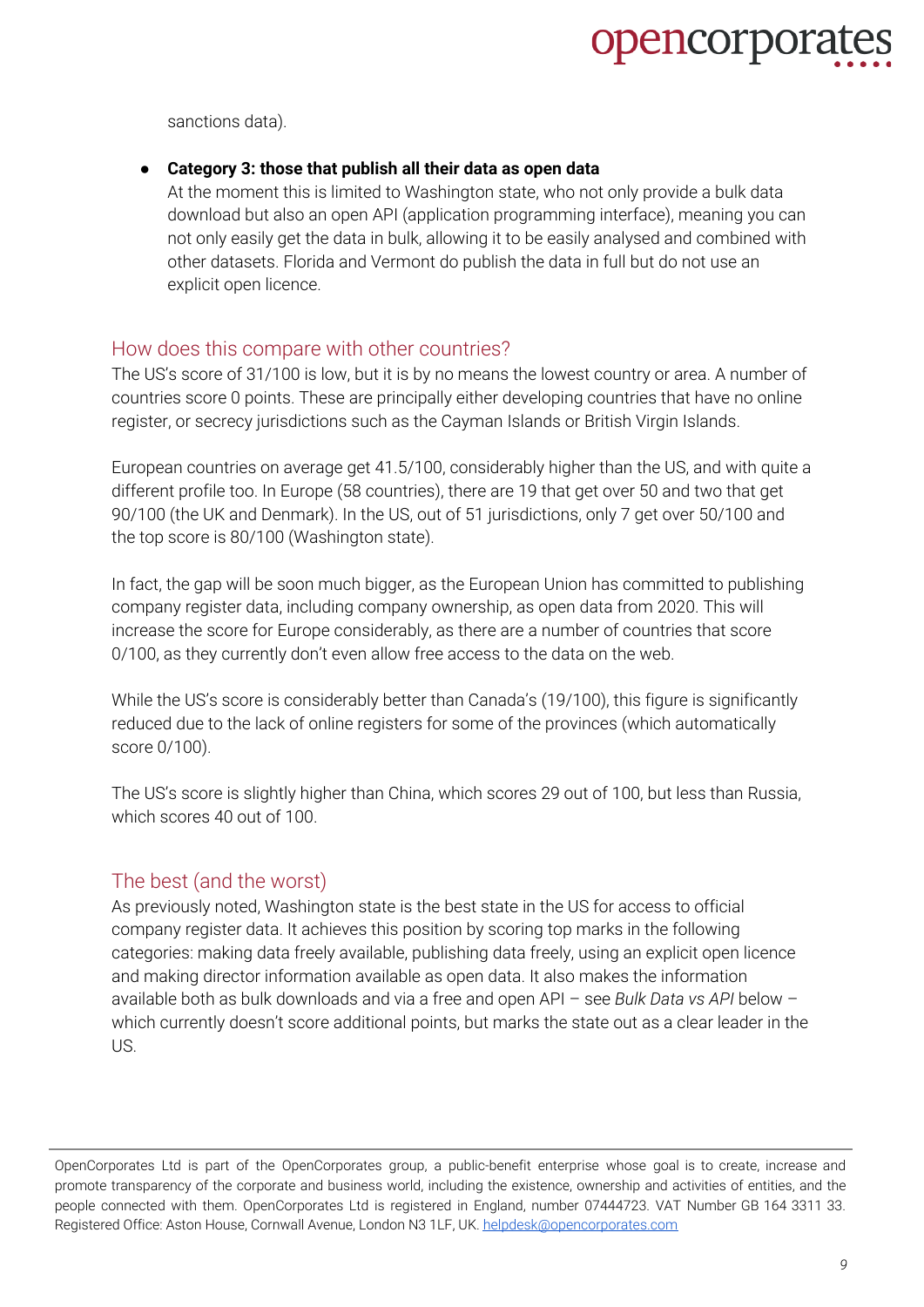

Below Washington state, a number of states get honorable mentions:

| Rank           | <b>State</b> | Score (out of 100) |
|----------------|--------------|--------------------|
| 2              | lowa         | 75                 |
| 3              | Colorado     | 70                 |
| 3              | Texas        | 70                 |
| 5              | Alaska       | 65                 |
| 6              | Oregon       | 60                 |
| $\overline{7}$ | Virginia     | 55                 |
| 7              | Vermont      | 55                 |
| 9              | Wyoming      | 50                 |

An interesting factor in the US scores is that there is no clear pattern. The West (US Census region) is significantly higher, but this is skewed by high scores for Washington, Oregon, Alaska and Colorado (California scores only 25).

| <b>US Region</b> | <b>Average Score</b> |
|------------------|----------------------|
| Midwest          | 27.5                 |
| North-East       | 32.8                 |
| South            | 29.7                 |
| West             | 42 Q                 |

Nor can it be seen as a split along any of the following lines: rural vs industrial, big city vs small town, or even stereotypical party political views. In fact, states with Republican Secretaries of State on average score slightly higher than ones with Democrat ones.

#### <span id="page-9-0"></span>A tale of two states: Iowa vs Illinois

An example of this can be seen in two states bordering each other: Iowa and Illinois. Iowa scores a creditable 75 out of 100, making the company register available as an open dataset for anyone to download from their open data portal. It also licences the data with an explicit open licence (requiring just [attribution\)](https://creativecommons.org/licenses/by/4.0/legalcode), giving clarity and utility to end users. The Secretary of State is Republican.

Iowa currently only makes the agent details available in the open dataset (not the directors, losing 5 points), and only the active companies are in the open dataset (although if you have the inactive companies, like OpenCorporates does, you can infer when active companies become inactive, and when inactive companies are revived).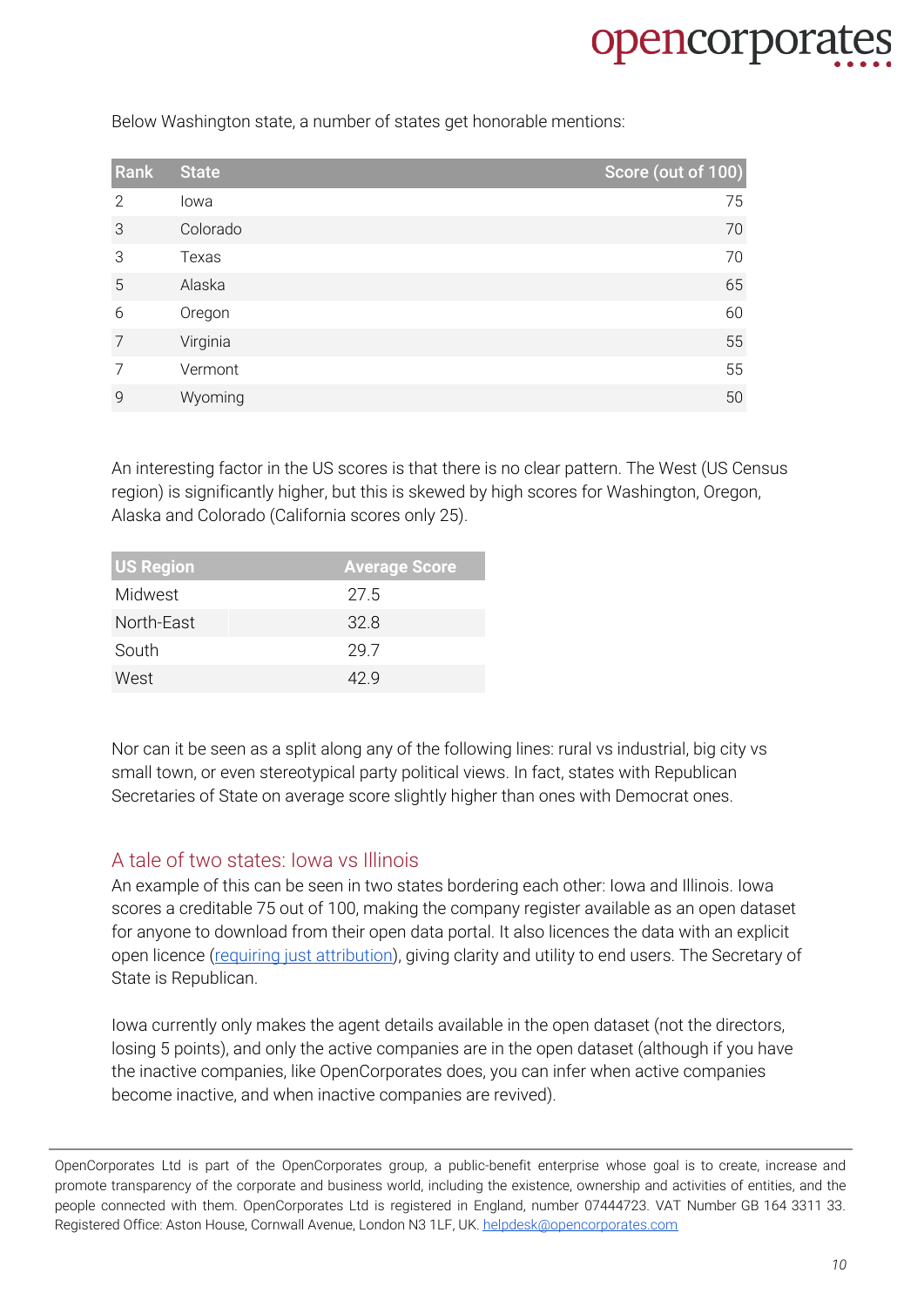

Illinois, which has a Democratic Secretary of State, on the other hand, does not publish any open data on companies. Not only that, it explicitly appears to want to actively resist people using the data, with a highly visible notice threatening anyone who tries to use a computer program to collect the data with criminal prosecution. Illinois is the only state whose Secretary of State publishes a threat of this kind. There are also further restrictions on its use in the Illinois Administrative Code.

Finally, while Illinois does sell the data, it's not clear what terms and conditions it is under, as the office of the Secretary of State was not willing to share any information about the terms of use (many of the states that do charge for their data, such as California or Wisconsin, charge only an administration fee for this and don't add restrictions on use).

For all these reasons, we consider Illinois to be the least transparent jurisdiction in the nation for company registration.<sup>1</sup>

#### <span id="page-10-0"></span>Bulk data vs API: which is better?

If the purpose of the register is to contribute to a trusted business environment by making the official public record easily available, then it should be providing the data in the most appropriate form to maximise its usage.

Most jurisdictions that start publishing open data do so by publishing a regular dump of the company data, typically once a month. This is typically very easy, cheap, quick and simple to implement. Depending on the complexity of this information, this may be published as a downloadable CSV file, as a file containing data in JSON format, or using an open data platform, such as CKAN or Socrata.

Later on, open data registers will often create an open API (a way of computers transferring data to other computers over the web), allowing direct queries of the register. This means the information they are getting and basing their decisions on, or presenting to users, is as current as can be.

Both forms of access have their pros and cons, and both are needed for the register to perform its role of providing the public record to help create a trusted business environment.

The principal downsides to the monthly bulk data approach is that as soon as it is published it is out-of-date (assuming changes are constantly happening), and that you need a system that can hold all the records in the dataset, which may be several million. For many current use

<sup>1</sup> Delaware scores five points lower than Illinois in the survey on which this report is based; however, the survey was not originally designed to capture the consequences of threatening criminal prosecution against users. Illinois' legal threat makes its company registration data even less transparent than Delaware's.

OpenCorporates Ltd is part of the OpenCorporates group, a public-benefit enterprise whose goal is to create, increase and promote transparency of the corporate and business world, including the existence, ownership and activities of entities, and the people connected with them. OpenCorporates Ltd is registered in England, number 07444723. VAT Number GB 164 3311 33. Registered Office: Aston House, Cornwall Avenue, London N3 1LF, UK. [helpdesk@opencorporates.com](mailto:helpdesk@opencorporates.com)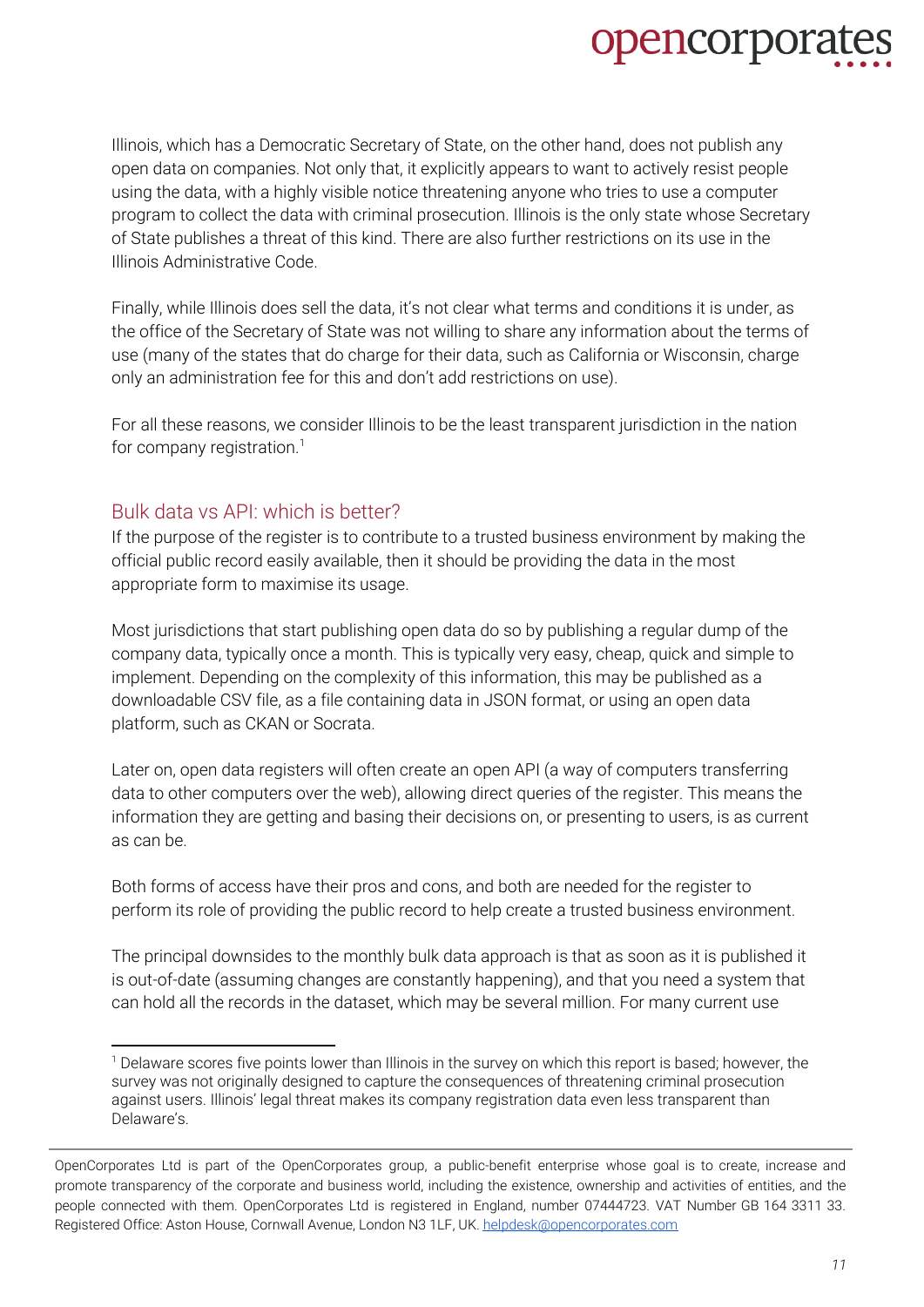

cases the latency does not matter, but as we move to a real-time data world (see below), it may become increasingly problematic.

The main problems with an API-only approach is that many use cases require access to the entire dataset in one go, e.g. analysis and data science. While it is possible to build up the entire dataset using hundreds of thousands of API calls, it is inefficient for both publisher and user.

#### <span id="page-11-0"></span>Bulk data use cases

Bulk downloads are the most basic form of data publication, and are critical for most use cases, including:

#### ● **Combining datasets**

Combining with other datasets, e.g. company records from other jurisdictions, or with business licences, procurement data, sanctions lists, etc.

#### ● **Data analysis**

Analysing the dataset, e.g. identifying trends, anomalies, creating models.

#### ● **Foundational data**

Use as foundational data, e.g. so that the official entity record is the basic datapoint to which the user's other dataset is appended.

#### ● **Speed & simplicity**

Use cases where speed and low technical barriers to entry are important. Many organisations have the ability to deal with a single dataset – whereas writing the code to interface with an API and make the information usable may take skills and resources that the organisation simply doesn't have (e.g. NGOs, journalists, law enforcement or regulators).

#### ● **Security**

Many government and law enforcement agencies, as well as some large financial institutions, are restricted in their use of external APIs. They are bound by rules that, for example, prohibit them from making queries about entities they are investigating.

#### <span id="page-11-1"></span>API use cases

Though web-based APIs have been around for many years, they are still the exception in open data. However, for a number of use cases they are critical, including:

#### **Single queries**

For example in due diligence.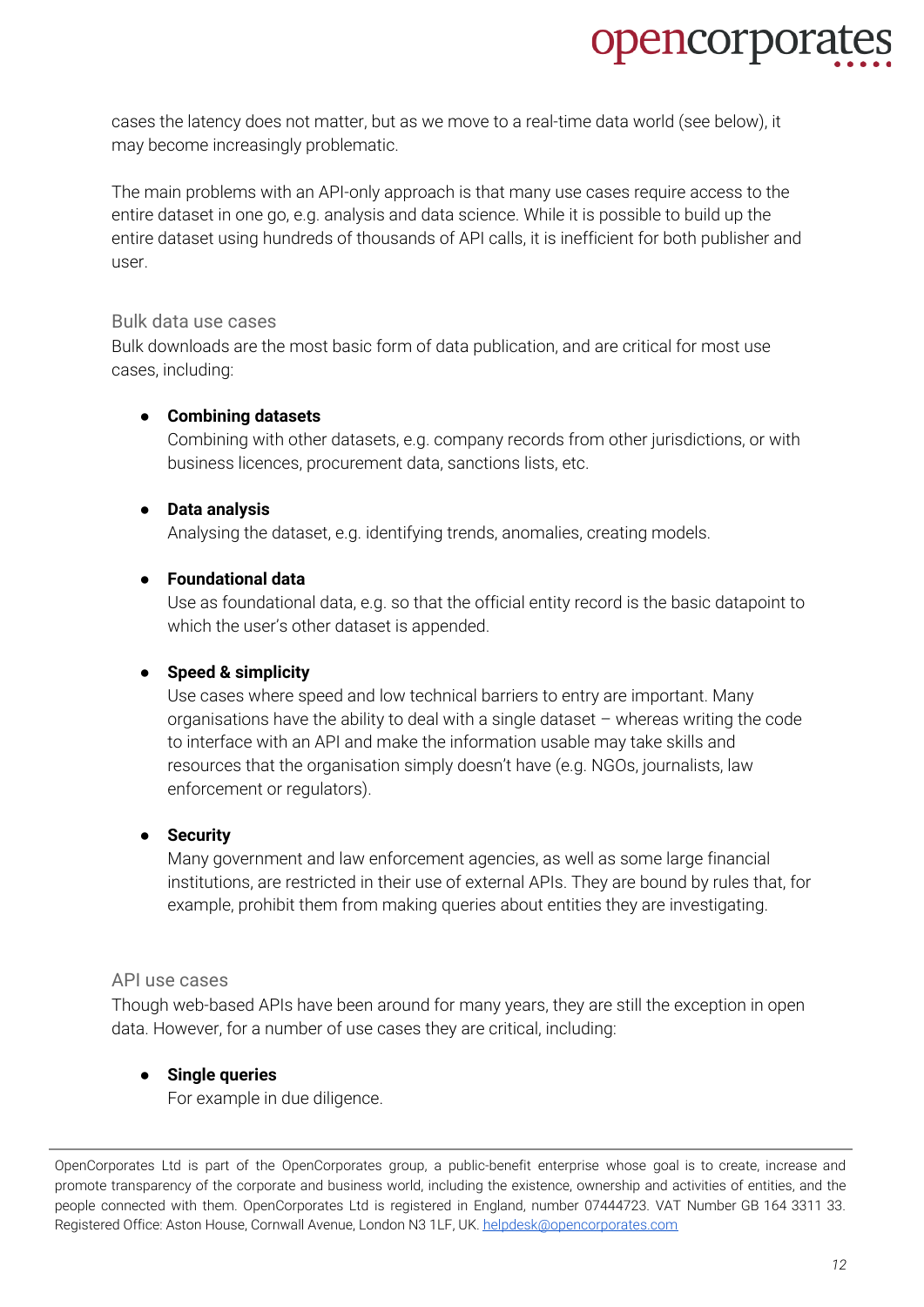#### ● **Low-latency queries**

In some cases, it's critical to have access to very up-to-date data. An example of this is where regulations require it (e.g. anti-money laundering or know your customer etc), or where the old data will give the wrong result (e.g. a newly formed company opening a bank account).

#### ● **Where smaller record numbers are needed**

Use cases where importing the entire dataset is problematic, or not cost-effective. If a user needs only a small number of records (e.g. in an onboarding process), then downloading and importing millions of records is inefficient and will introduce unnecessary technical problems.

#### <span id="page-12-0"></span>Keeping bulk data fresh

As we move to a real-time corporate data world (see below) it will be critical to be able to keep up-to-date with the official source. The best APIs support the retrieval of records that have changed in a certain period (e.g. the past 48 hours). This allows bulk data to be kept up to date by being refreshed by API calls, bringing the best of both worlds to users.

#### <span id="page-12-1"></span>The real-time, computer-controlled future of company formation

Many of us acknowledge that we now live in a data-centric world. Data powers almost every part of our lives – including communications, friendships, work, shopping, navigation and media. However, what's been less well acknowledged is that we are moving into a real-time world. How we consume news, buy music, change routes or make friends instantaneously is evidence of this.

Of course, there are still processes which are done manually, with heavy friction and sometimes for a good reason (e.g. the judicial system, drawing up laws, voting for high office). Others are done manually for historical reasons, and these will rapidly disappear with advances in technology. A recent example is language translation. A much older one is stock market trading. This was once done manually, with paper and phone. Now it is done almost entirely electronically, and with that move we saw first algorithmic trading, then programmatic trading and finally high-frequency trading, such that the majority of trading on stocks is now done automatically by computers.

A similar change is coming to company formation, as companies are incorporated, dissolved and maintained automatically. As the essay **Fireflies and [Algorithms](https://medium.com/@opencorporates/fireflies-and-algorithms-the-coming-explosion-of-companies-9d53cdb8738f)** makes clear, this future is already here in places, with a significant number of registers including the UK already allowing this, and more to come (with changes in the EU's Company Directive).

This – together with the increasing demands of numerous use cases, from tech to organised crime – will lead to a massive increase in the speed and complexity of companies, with

OpenCorporates Ltd is part of the OpenCorporates group, a public-benefit enterprise whose goal is to create, increase and promote transparency of the corporate and business world, including the existence, ownership and activities of entities, and the people connected with them. OpenCorporates Ltd is registered in England, number 07444723. VAT Number GB 164 3311 33. Registered Office: Aston House, Cornwall Avenue, London N3 1LF, UK. [helpdesk@opencorporates.com](mailto:helpdesk@opencorporates.com)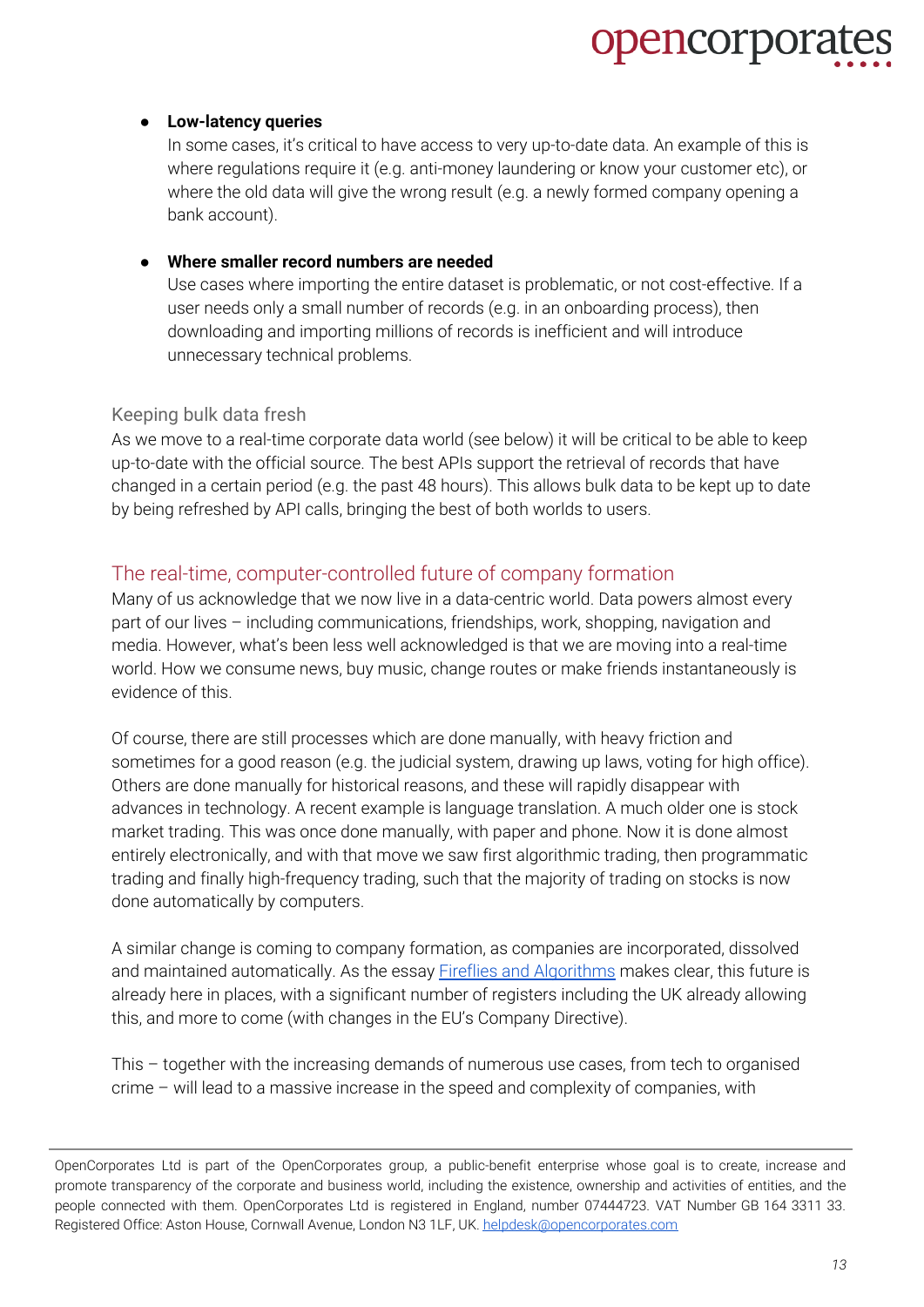

companies being created for specific deals (this already is quite common), and lasting for days, minutes or even seconds.

In this context, having access to data on a monthly basis will be like doing historical research. It's interesting, but not what you need for many cases, and will seem as quaint as stock market data that's days old. We believe that within the next 5 years, the base standard for open data – particularly in dynamic areas such as company data – will be combined bulk data export and APIs that allow users to keep their data fully in sync with the official record. This is already happening in the most advanced jurisdictions<sup>2</sup>.

#### <span id="page-13-0"></span>How things have changed in the past 3 years

We last performed a systematic survey of access to US official company register data over 3 years ago, and the average score was actually almost identical. While there have been a few improvements (mainly due to an increase in registers publishing open data), there have also been a few decreases too, primarily through identifying data quality issues, or other problems with the data being published.

This lack of improvement is all the more surprising given the increased adoption of open data, both specifically relating to company register data, and to government data in general. For example in that same period, countries as diverse as France, Singapore and Russia have started publishing open company register data, and in the US last year, [President](https://www.datacoalition.org/whats-next-for-open-data-in-the-u-s/) Trump signed into law the OPEN [Government](https://www.datacoalition.org/whats-next-for-open-data-in-the-u-s/) Data Act, which mandated that "Government data assets made available by an agency shall be published as machine-readable data…in an open format, and…under open licenses."

A key part of the move towards open data in Federal government, both in the current administration and the previous one, has been the improvements in efficiency it allows. By making government data freely available in a standardised form under an open licence, all parties – including government itself – can improve efficiency, quality, and reduce costs, as well as bringing multiple other benefits, such as innovations and services built on top of the data.

#### Why charging for company register data is so problematic

Company registers are public registers of companies that have been incorporated or registered in a jurisdiction. Without easy access to this information, it's not possible to know whether a company is still active $^3$ , whether a company is being impersonated, or even whether it has ever existed at all.

<sup>3</sup> For example, see:

https://www.eveningexpress.co.uk/news/business/firm-at-centre-of-lekoil-scandal-struck-off/

 $2$  For example Washington State has both bulk data dumps and an API, and the UK company register is trialling a so-called 'streaming' or 'push' API, which pushes changes to users as soon as they hit the register.

OpenCorporates Ltd is part of the OpenCorporates group, a public-benefit enterprise whose goal is to create, increase and promote transparency of the corporate and business world, including the existence, ownership and activities of entities, and the people connected with them. OpenCorporates Ltd is registered in England, number 07444723. VAT Number GB 164 3311 33. Registered Office: Aston House, Cornwall Avenue, London N3 1LF, UK. [helpdesk@opencorporates.com](mailto:helpdesk@opencorporates.com)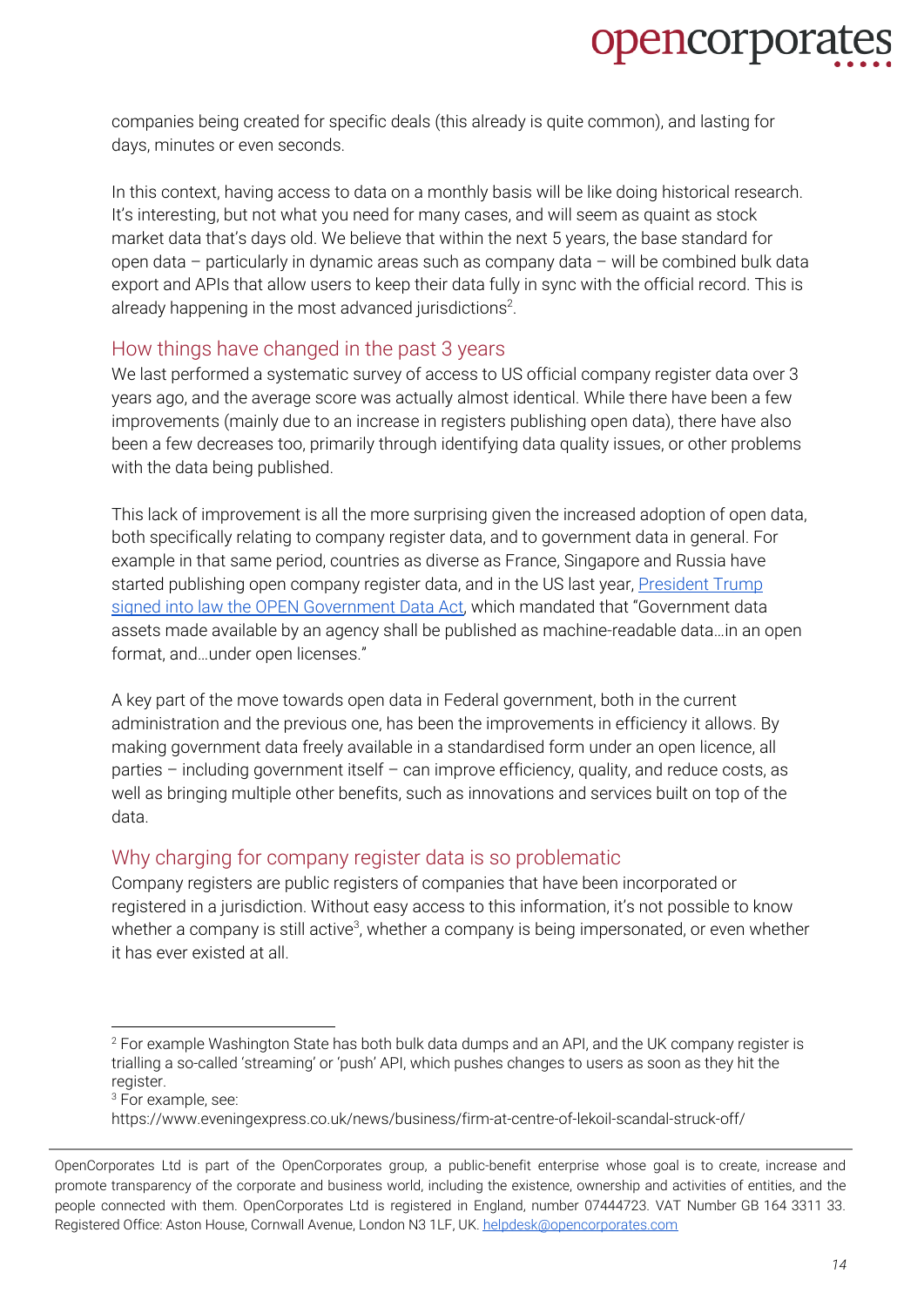These questions have always needed answering, but today's world is very different to the one 20 or 30 years ago – today, much of business is cross-jurisdiction and the role of companies in our lives has massively increased. In short, we all need access to company information, and we need it when we want it and how we want it.

This means that it must be available as structured data, so that it can be queried, analysed, combined with other datasets, and used in the myriad of applications that we routinely depend on in work and play.

Of course, it is possible for registers to charge users for this public information  $-$  and maybe 20 or 30 years ago, when only a handful of credit reference agencies wanted the data, it was justifiable. However today, we all need access to this data – whether we are a small business, a journalist, an out-of-jurisdiction law-enforcement agency, an NGO, or just a citizen, and whether we use the data directly (in the UK last year there were over half a million downloads of the company register's open datasets), incorporated in other data by a FinTech company, or via a platform such as OpenCorporates (which has millions of users a month). In this context, to use fees as a way of restricting access is highly problematic, and against the public interest.

It also makes no sense economically. Because the main users of company register data are businesses, by charging for the data you are essentially taxing businesses, and in the process adding friction and overheads to the process – distracting them from their main activity. In addition, if the companies you are selling to are a small number of legacy data aggregators, you are also propping up their out-of-date uncompetitive business model, stifling innovation, and adding further costs and friction to business (for example the margins charged by the aggregators, the restrictive licences).

Economically it makes more sense to cover the costs of the register via filing fees. Companies that incorporate are the ones getting the benefit of incorporation, filing costs are a minor cost for business, and the net cost to business would actually be reduced, as they would no longer have to bear the costs of the extra work and friction that charging brings.

#### <span id="page-14-0"></span>Benefits to US States of open company data

Due to the distributed nature of company data in the US, and the resulting siloisation of it, there are very significant inefficiencies, costs and other problems that affect all users of company data.

Not least among these users are the States themselves, and they would also be among the biggest beneficiaries of open company data. There are two types of benefit we have identified: direct (i.e. felt directly by the state) and indirect (benefits for others, but that would indirectly benefit the state).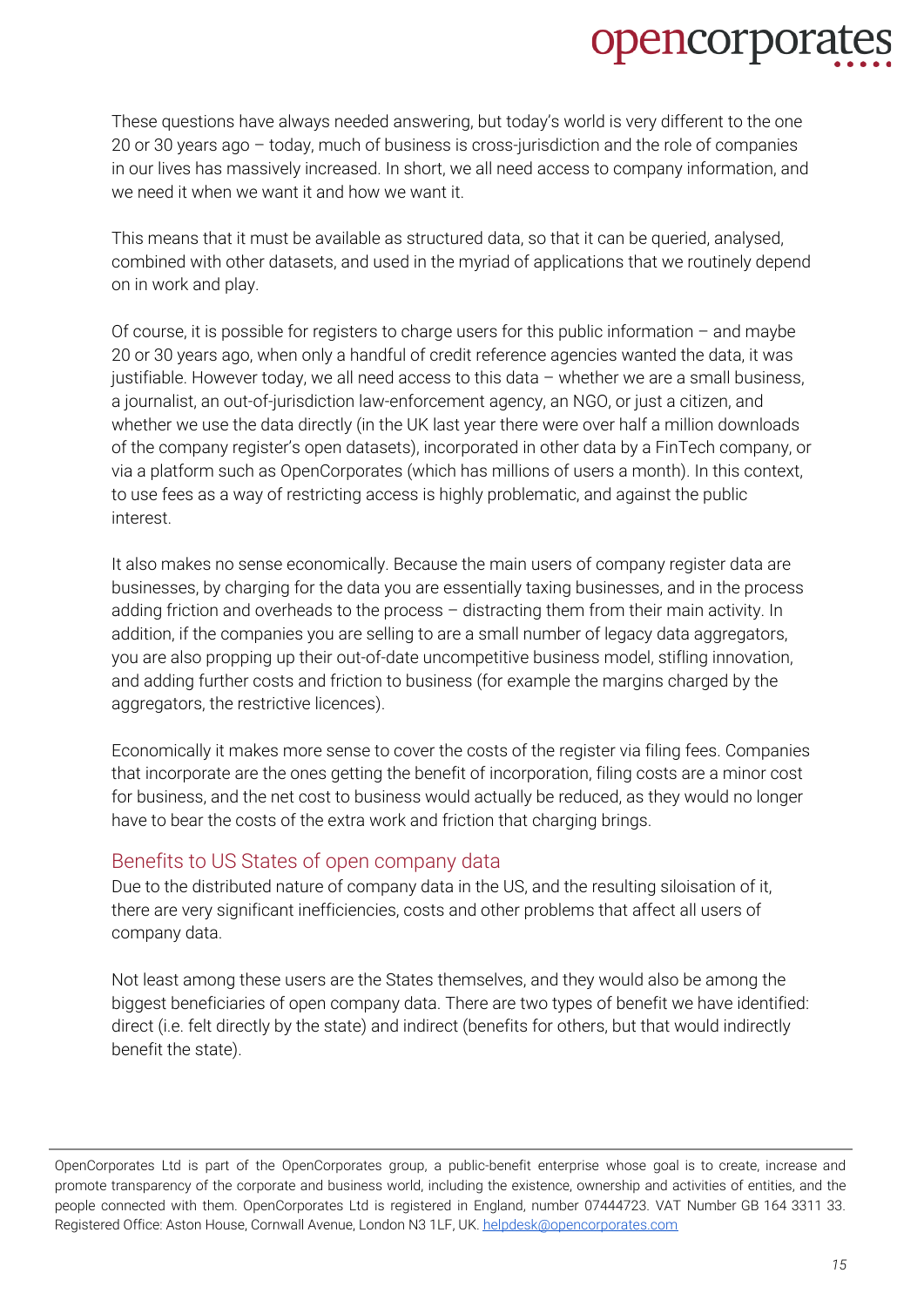Direct benefits to the States

#### ● **Improved data quality**

By increasing the number of users and use cases, the registers would see significant improvements in data quality, due to better feedback loops. OpenCorporates itself receives countless number of reports of state registers that are out-of-date, or for example where people have been erroneously listed as directors.

#### ● **Reduced costs for data acquisition**

As well as publishing company information, the States themselves are also significant consumers of it too. Currently these costs are inflated by a number of factors, including:

- A small number of suppliers due to difficulty of accessing the data, meaning little competition.
- Significant markup of fees paid to registers for acquiring the data.
- Restrictive licences that prevent key use cases being addressed.

Publishing company registers as open data addresses all these problems, reducing costs, allowing new suppliers into the market (or allowing the States to consume the data directly) with lower costs and innovative solutions.

#### ● **Reduced costs when using the data**

While the proprietary Black Box data that States are currently forced to buy appears to make life simpler, there are multiple problems that introduce complexity, lock-in and costs when using data:

- It is nearly always disconnected from the official record of the legal entity, making it unsuitable for many use cases, especially those that may end up in court, as only facts can be used as evidence (e.g. company filings), not Black Box proprietary data.
- In many proprietary Black Box datasets the records don't even represent companies, but buildings, addresses or a vague concept of 'business'. This is highly problematic in regulation, licensing and taxation, increasing costs, effort and impeding the effectiveness of the agency.

#### ● **Improved ability to recover missing taxes**

As well as increasing costs unnecessarily, the current lack of access to data, and the silos that result, mean that States are missing out on tax revenue. We understand this is particularly a problem in relation to local entities doing business in other states, and out-of-state entities doing business in state.

#### ● **Better law enforcement and regulation**

We have heard a number of stories about law enforcement using company register data in innovative ways, including to recover money from parents who are not paying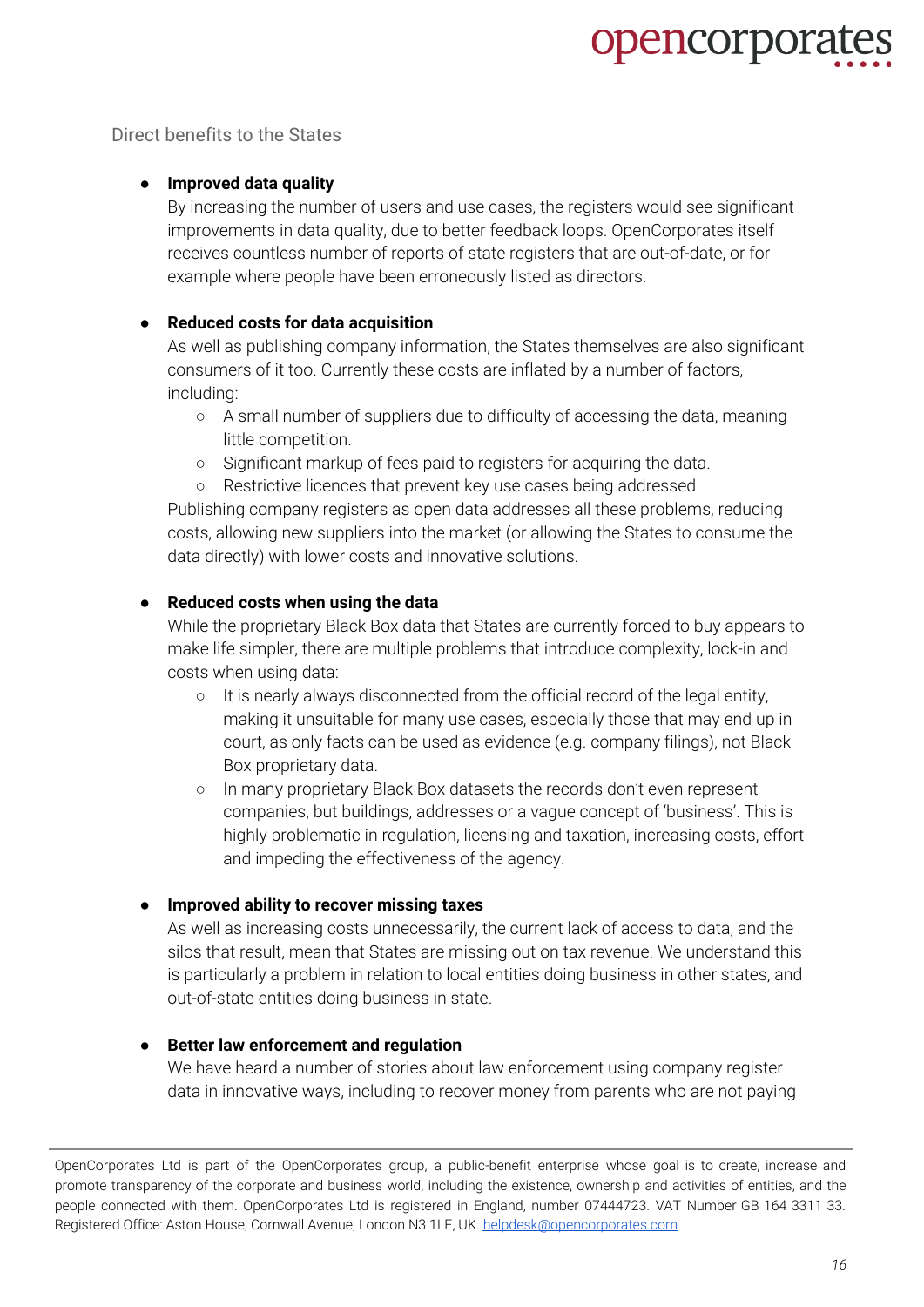

their child support, and to identify fraudsters.

#### ● **Less benign environment for the illicit use of companies**

No state wants to have the reputation for providing a cosy environment for companies incorporated or operating there to be used for illicit purposes – particularly money laundering, fraud and organised crime. Yet this is precisely what they are doing when they allow incorporation or registration with little or no information, and then restrict access to the underlying data.

#### ● **Enhanced reputation for transparency and innovation**

Company registration is rapidly changing – with the key trends being digital identities, low latency, data quality and particularly open data access. Those registers that aren't innovating will increasingly be left behind.

#### ● **Better procurement data**

Procurement data in the US has traditionally been oriented around Dun & Bradstreet's proprietary DUNS number, which was first introduced in 1963. However the needs of 2020 are very different from those of the 1960s. The DUNS number's opacity, its opaque data model and the lock-in it creates make it, in many peoples' view, no longer fit for use in procurement (which is fundamentally about contracts between legal entities). A significant step towards this occurred last year, when the Federal Government's General Services Administration announced that it was phasing out the DUNS number in procurement.

#### ● **Enhanced position as the primary source for the data**

Even where a State register is the sole source of the information sold by legacy proprietary vendors this is not acknowledged due to the Black Box business. As company register data is used in more and more contexts via SaaS applications, the official register is increasingly marginalised, and its reputation and that of the State suffers as a result.

#### <span id="page-16-0"></span>Indirect benefits to the States

The reason company registers exist is to provide a public record of companies that are incorporated or operating in a jurisdiction. There are multiple indirect benefits to the jurisdiction to making this available as high-quality, fresh open data, including:

#### ● **More efficient business environment**

Opening up the data means companies can more easily access and use the data in their state (where much of their business will be), either directly, or through third-party providers.

#### ● **More trusted business environment** Opening up the data means there is more trust between businesses. All other things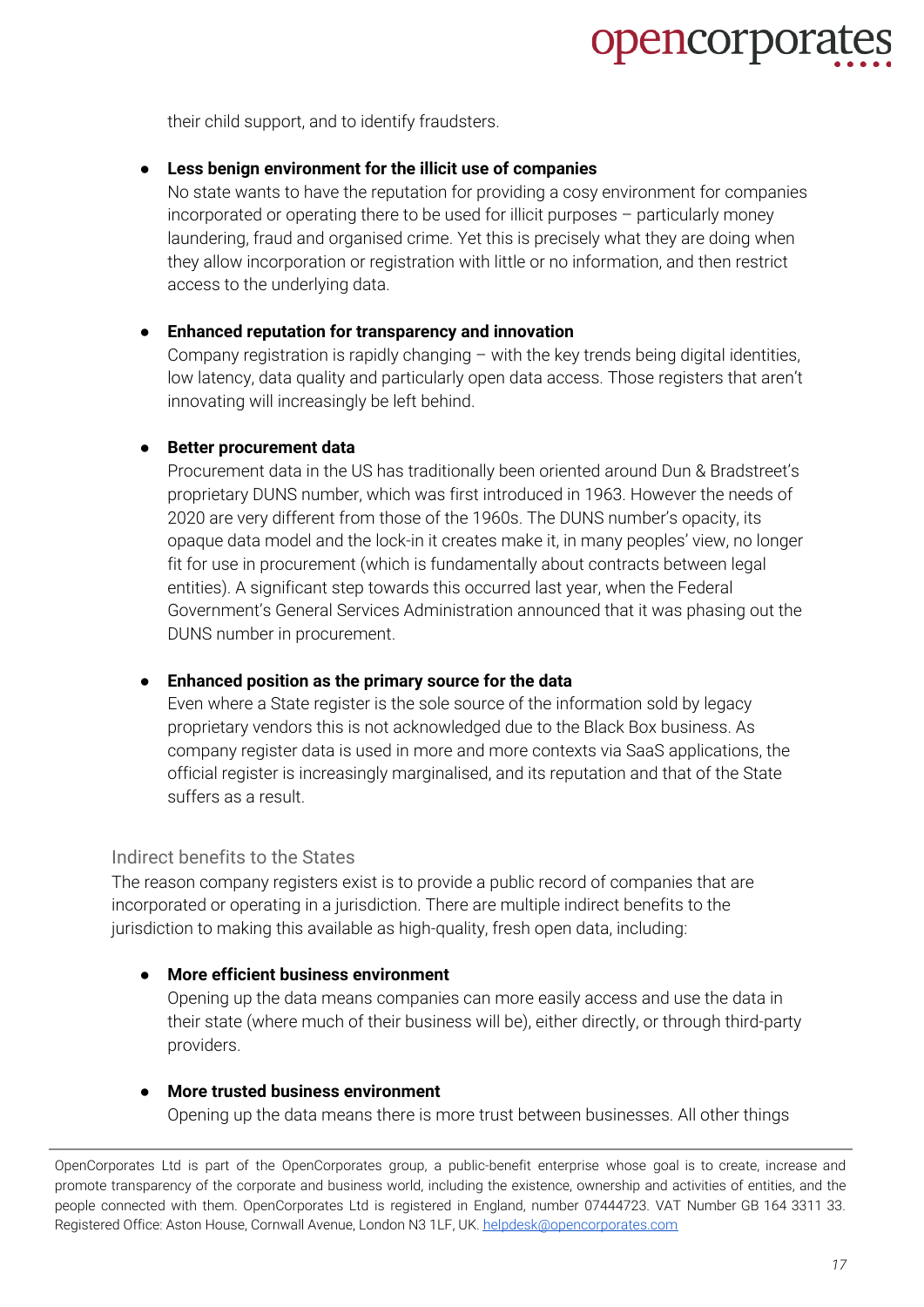

being equal, would you rather do business with a company where you could easily access the data, or one where it was hidden away?

#### ● **More innovation**

The tiny number of users of US company register data  $-$  often less than 20  $-$  virtually all of them legacy data companies, is a huge indicator of the lack of innovation around this data. Compare this with the UK's open data API, which has over 10,000 different users making 7 billion calls a year!

#### ● **Reduced costs for business**

Like the US States, business suffers from both the excess costs and excess friction caused by inefficient markets where public data is effectively only available as limited-use, poor quality proprietary data.

#### ● **Less benign environment for the illicit use of companies**

It's not only the State that suffers from the illicit use of companies. Business does too.

OpenCorporates will be running pilot programs later this year to help state governments make best use of their company data in a variety of areas, leveraging OpenCorporates knowledge, data, and expertise. Contact [pilots@opencorporates.com](mailto:pilots@opencorporates.com) to register your interest.

OpenCorporates Ltd is part of the OpenCorporates group, a public-benefit enterprise whose goal is to create, increase and promote transparency of the corporate and business world, including the existence, ownership and activities of entities, and the people connected with them. OpenCorporates Ltd is registered in England, number 07444723. VAT Number GB 164 3311 33. Registered Office: Aston House, Cornwall Avenue, London N3 1LF, UK. [helpdesk@opencorporates.com](mailto:helpdesk@opencorporates.com)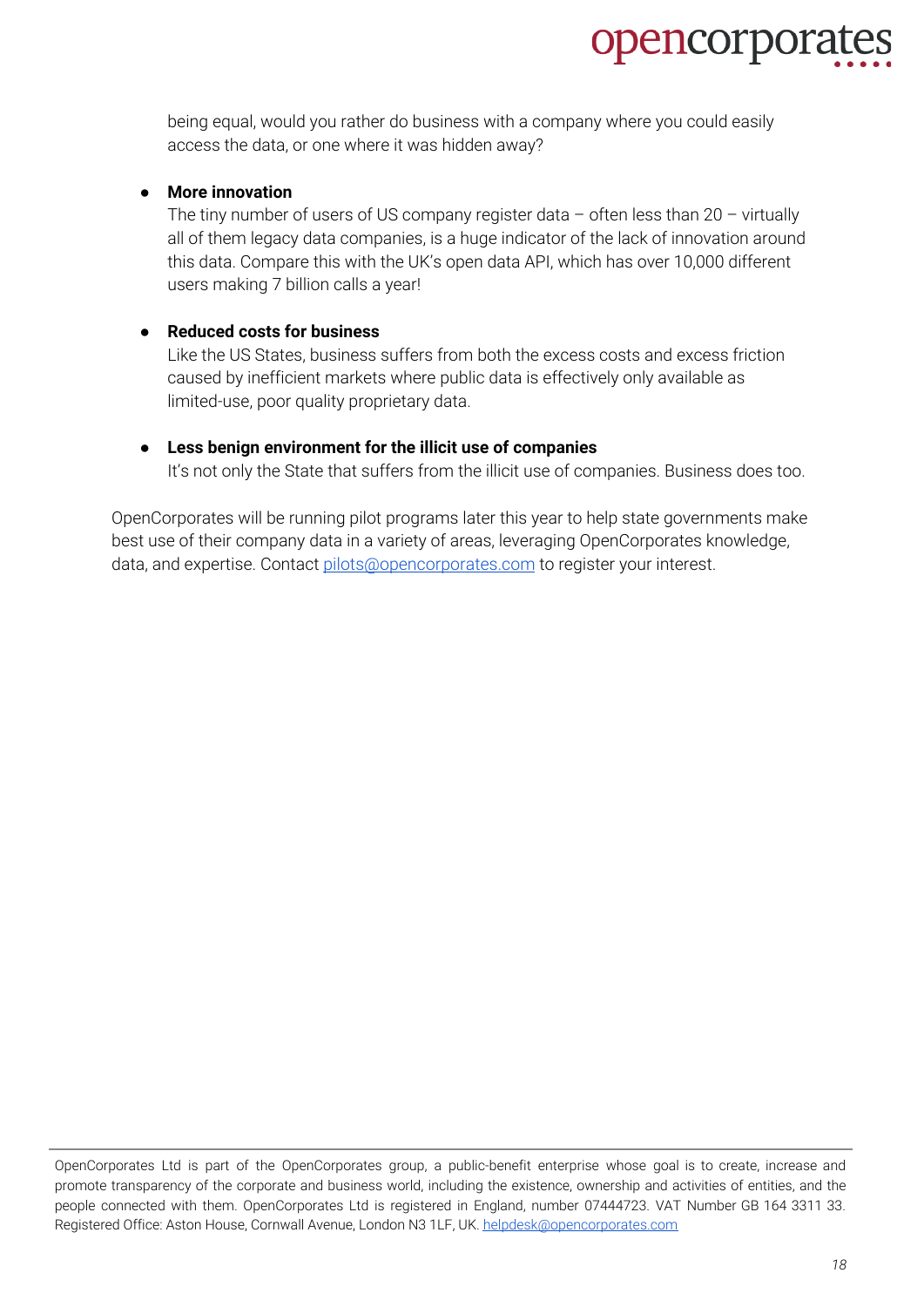#### <span id="page-18-0"></span>Detailed results

|                                | <b>US Census</b> | <b>Total (Max Basic</b> |                | <b>Licence</b>      | <b>Structured</b>        | <b>Directors</b> | <b>Annual</b>       | Share-      |
|--------------------------------|------------------|-------------------------|----------------|---------------------|--------------------------|------------------|---------------------|-------------|
| <b>State</b>                   | <b>Region</b>    | 100<br>points)          | data<br>online |                     | data freely<br>available |                  | accounts            | holders     |
| Alabama                        | South            | 25                      | 20             | $\sqrt{5}$          | $\pmb{0}$                | $\mathbf 0$      | $\mathsf{O}\xspace$ | $\pmb{0}$   |
| Alaska                         | West             | 65                      | 20             | 5                   | 20                       | 10               | $\mathsf 0$         | $10$        |
| Arizona                        | West             | 35                      | 20             | 5                   | $\pmb{0}$                | $\mathbf 5$      | $\mathsf 0$         | $\,$ 5 $\,$ |
| <b>Arkansas</b>                | South            | 25                      | 20             | $\pmb{0}$           | $\pmb{0}$                | $\sqrt{5}$       | $\mathsf 0$         | $\pmb{0}$   |
| California                     | West             | 25                      | 20             | $\sqrt{5}$          | $\pmb{0}$                | $\pmb{0}$        | $\mathsf 0$         | $\pmb{0}$   |
| Colorado                       | West             | 70                      | 20             | 30                  | 20                       | $\pmb{0}$        | $\mathsf 0$         | $\pmb{0}$   |
| <b>Connecticut</b>             | North-East       | 45                      | 20             | $\sqrt{5}$          | 20                       | $\pmb{0}$        | $\mathsf 0$         | $\pmb{0}$   |
| <b>Delaware</b>                | South            | 15                      | 10             | 5                   | $\pmb{0}$                | $\pmb{0}$        | $\pmb{0}$           | $\pmb{0}$   |
| <b>District of</b><br>Columbia | South            | 25                      | 20             | $\pmb{0}$           | $\pmb{0}$                | $\,$ 5 $\,$      | $\pmb{0}$           | $\pmb{0}$   |
| <b>Florida</b>                 | South            | 45                      | 20             | $\pmb{0}$           | 20                       | $\sqrt{5}$       | $\mathsf{O}\xspace$ | $\pmb{0}$   |
| Georgia                        | South            | 25                      | 20             | 5                   | $\pmb{0}$                | $\pmb{0}$        | $\mathsf{O}\xspace$ | $\pmb{0}$   |
| Hawaii                         | West             | 25                      | 20             | $\mathbf 0$         | $\pmb{0}$                | 5                | $\pmb{0}$           | $\pmb{0}$   |
| Idaho                          | West             | 25                      | 20             | 5                   | $\pmb{0}$                | $\pmb{0}$        | $\mathsf{O}\xspace$ | $\pmb{0}$   |
| <b>Illinois</b>                | Midwest          | 20                      | 20             | $\mathsf 0$         | $\pmb{0}$                | $\pmb{0}$        | $\pmb{0}$           | $\pmb{0}$   |
| Indiana                        | Midwest          | 30                      | 20             | 5                   | $\pmb{0}$                | $\sqrt{5}$       | $\mathsf{O}\xspace$ | $\pmb{0}$   |
| lowa                           | Midwest          | 75                      | 20             | 30                  | 20                       | $\sqrt{5}$       | $\pmb{0}$           | $\pmb{0}$   |
| <b>Kansas</b>                  | Midwest          | 25                      | 20             | $\pmb{0}$           | $\pmb{0}$                | 5                | $\mathsf{O}\xspace$ | $\pmb{0}$   |
| Kentucky                       | South            | 25                      | 20             | $\pmb{0}$           | $\pmb{0}$                | $\sqrt{5}$       | $\mathsf{O}\xspace$ | $\pmb{0}$   |
| Louisiana                      | South            | 30                      | 20             | 5                   | $\pmb{0}$                | 5                | $\mathsf{O}\xspace$ | $\pmb{0}$   |
| <b>Maine</b>                   | North-East       | 25                      | 20             | 5                   | $\pmb{0}$                | 0                | $\mathsf{O}\xspace$ | $\pmb{0}$   |
| Maryland                       | South            | 20                      | 20             | $\pmb{0}$           | $\pmb{0}$                | $\pmb{0}$        | $\mathsf{O}\xspace$ | $\pmb{0}$   |
| <b>Massachusetts</b>           | North-East       | 25                      | 20             | 0                   | $\pmb{0}$                | 5                | $\mathsf 0$         | $\pmb{0}$   |
| Michigan                       | Midwest          | 20                      | 20             | $\pmb{0}$           | $\pmb{0}$                | $\pmb{0}$        | $\pmb{0}$           | $\pmb{0}$   |
| Minnesota                      | Midwest          | 10                      | 10             | $\pmb{0}$           | $\pmb{0}$                | $\mathsf 0$      | $\pmb{0}$           | $\pmb{0}$   |
| <b>Mississippi</b>             | South            | 25                      | 20             | $\pmb{0}$           | $\pmb{0}$                | $\sqrt{5}$       | $\pmb{0}$           | $\pmb{0}$   |
| <b>Missouri</b>                | Midwest          | 30                      | 20             | 5                   | $\pmb{0}$                | $\sqrt{5}$       | $\pmb{0}$           | $\pmb{0}$   |
| Montana                        | West             | 25                      | 20             | 5                   | $\pmb{0}$                | $\mathsf 0$      | $\pmb{0}$           | $\pmb{0}$   |
| Nebraska                       | Midwest          | 25                      | 20             | $\mathsf{O}\xspace$ | $\pmb{0}$                | $\sqrt{5}$       | $\pmb{0}$           | $\pmb{0}$   |
| Nevada                         | West             | 25                      | 20             | $\pmb{0}$           | $\pmb{0}$                | $\sqrt{5}$       | $\pmb{0}$           | $\pmb{0}$   |
| <b>New Hampshire</b>           | North-East       | 25                      | 20             | $\pmb{0}$           | $\pmb{0}$                | $\mathbf 5$      | $\pmb{0}$           | $\mathbf 0$ |
| <b>New Jersey</b>              | North-East       | 25                      | 20             | 5                   | $\pmb{0}$                | $\pmb{0}$        | $\pmb{0}$           | $\pmb{0}$   |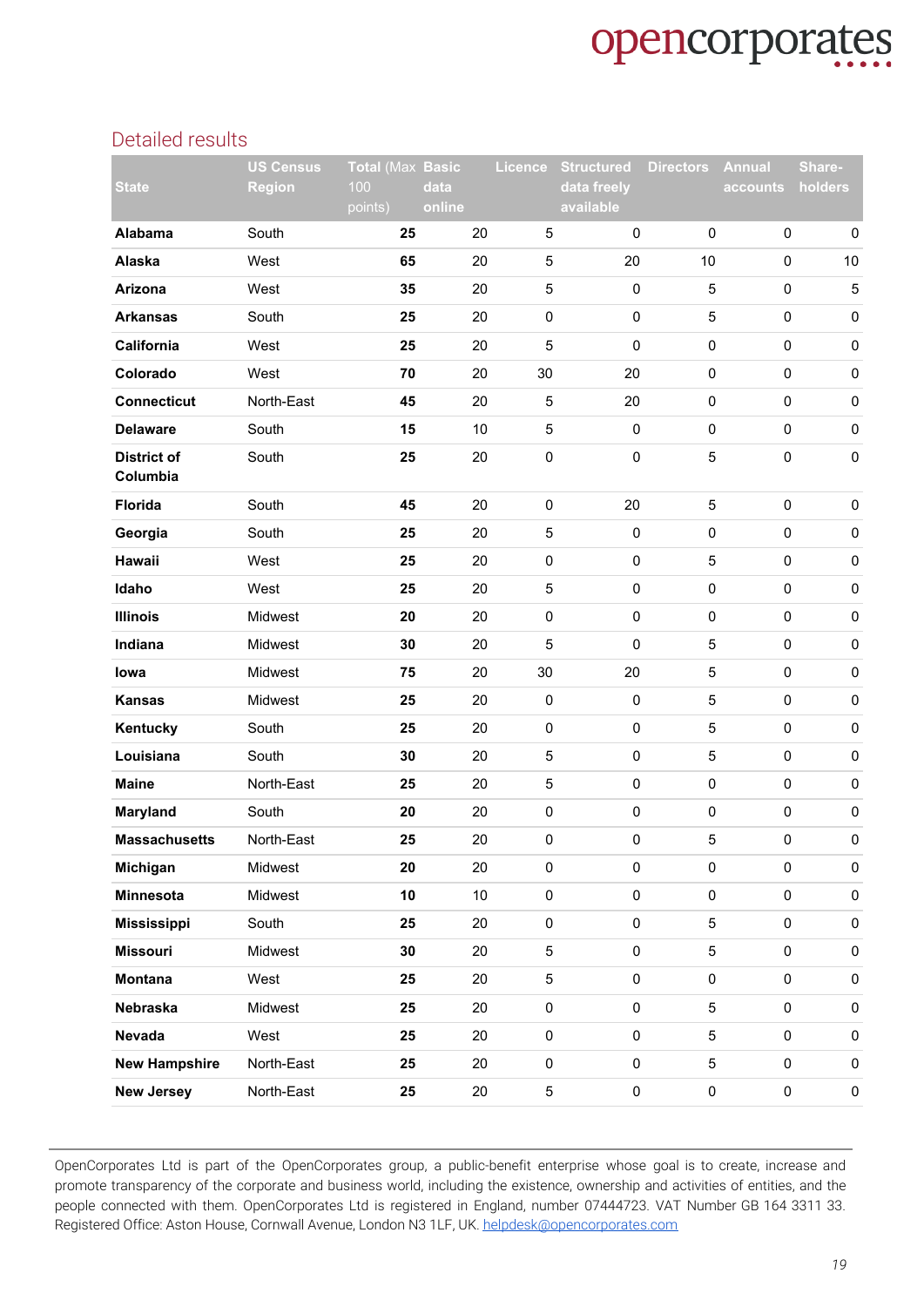| <b>New Mexico</b>     | West       | 30 | 20 | 5           | 0         | 5            | 0         | $\pmb{0}$   |
|-----------------------|------------|----|----|-------------|-----------|--------------|-----------|-------------|
| <b>New York</b>       | North-East | 45 | 20 | 5           | 20        | $\mathbf 0$  | 0         | $\mathbf 0$ |
| <b>North Carolina</b> | South      | 25 | 20 | 5           | $\pmb{0}$ | $\mathbf 0$  | 0         | $\mathbf 0$ |
| <b>North Dakota</b>   | Midwest    | 20 | 20 | $\mathbf 0$ | 0         | $\mathbf{0}$ | $\Omega$  | $\pmb{0}$   |
| Ohio                  | Midwest    | 25 | 20 | 5           | 0         | $\mathbf 0$  | 0         | $\mathbf 0$ |
| <b>Oklahoma</b>       | South      | 25 | 20 | 5           | $\pmb{0}$ | $\mathbf 0$  | $\pmb{0}$ | $\mathbf 0$ |
| Oregon                | West       | 60 | 20 | 30          | 10        | $\Omega$     | $\pmb{0}$ | $\mathbf 0$ |
| Pennsylvania          | North-East | 25 | 20 | $\mathbf 0$ | 0         | 5            | 0         | $\mathbf 0$ |
| <b>Rhode Island</b>   | North-East | 30 | 20 | 5           | 0         | 5            | 0         | $\mathbf 0$ |
| <b>South Carolina</b> | South      | 20 | 20 | $\pmb{0}$   | $\pmb{0}$ | $\mathbf 0$  | $\pmb{0}$ | $\pmb{0}$   |
| <b>South Dakota</b>   | Midwest    | 25 | 20 | 5           | $\pmb{0}$ | $\mathbf 0$  | $\pmb{0}$ | $\pmb{0}$   |
| <b>Tennessee</b>      | South      | 25 | 20 | 5           | 0         | $\mathbf{0}$ | 0         | $\mathbf 0$ |
| <b>Texas</b>          | South      | 70 | 20 | 30          | 20        | $\mathbf 0$  | 0         | $\mathbf 0$ |
| <b>Utah</b>           | South      | 25 | 20 | 5           | $\pmb{0}$ | $\mathbf{0}$ | $\Omega$  | $\mathbf 0$ |
| <b>Vermont</b>        | North-East | 50 | 20 | 5           | 20        | 5            | 0         | $\mathbf 0$ |
| Virginia              | South      | 55 | 20 | 5           | 20        | 10           | 0         | $\mathbf 0$ |
| Washington            | West       | 80 | 20 | 30          | 20        | 10           | 0         | $\mathbf 0$ |
| <b>West Virginia</b>  | South      | 30 | 20 | 5           | 0         | 5            | 0         | $\mathbf 0$ |
| <b>Wisconsin</b>      | Midwest    | 25 | 20 | 5           | 0         | $\mathbf 0$  | $\pmb{0}$ | $\pmb{0}$   |
| Wyoming               | West       | 50 | 20 | 0           | 20        | 10           | 0         | $\pmb{0}$   |

OpenCorporates Ltd is part of the OpenCorporates group, a public-benefit enterprise whose goal is to create, increase and promote transparency of the corporate and business world, including the existence, ownership and activities of entities, and the people connected with them. OpenCorporates Ltd is registered in England, number 07444723. VAT Number GB 164 3311 33. Registered Office: Aston House, Cornwall Avenue, London N3 1LF, UK. [helpdesk@opencorporates.com](mailto:helpdesk@opencorporates.com)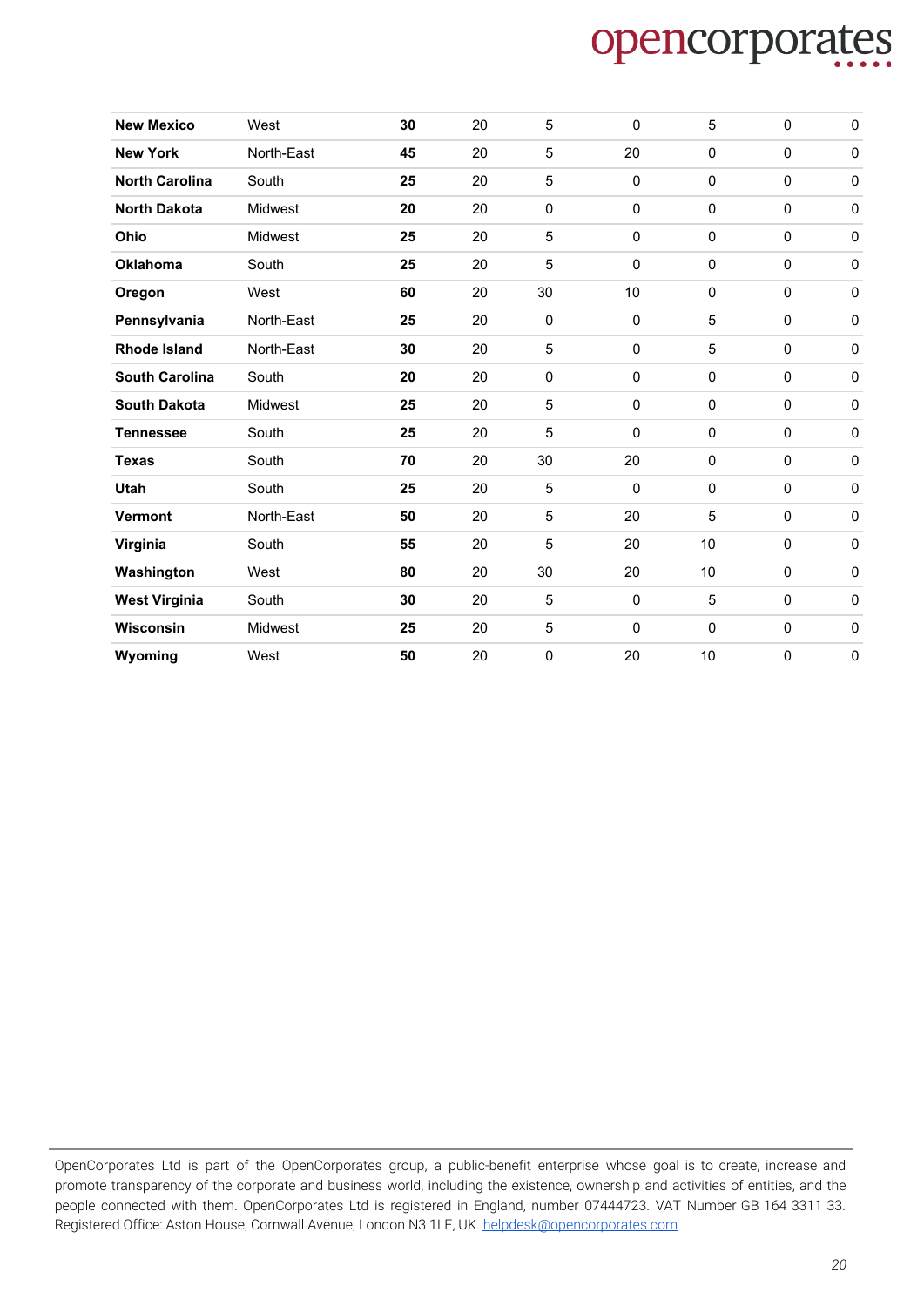### <span id="page-20-0"></span>Methodology

The research for this report was all conducted in November and December 2019, following on from earlier research for the Open [Company](http://registries.opencorporates.com/) Data Index. The methodology and scoring is the same as for the Open Company Data Index.

#### <span id="page-20-1"></span>**Discovery**

Finding information about how to access the underlying data from a company register is often not straightforward. Sometimes there are clear links to how to access the data, but these are usually aimed at legacy commercial buyers. Even when a jurisdiction is publishing company register data as open data, this is often not obvious. It may be hosted on a completely different site, and often is not even linked to from the register's page.

#### <span id="page-20-2"></span>**Scoring**

Company registers should be public, as they are the public record of artificial entities given legal personality by the state for the benefit of society. In a free and open society, this important information should be free to use and reuse for all, without charge and without restrictive license conditions.

This material should be in the public domain, with no license restrictions at all. For this survey, scoring has been done based on whether the license complies with the generally accepted Open Knowledge Definition.

Additionally, the underlying data should be available to all without fee, and without restrictions, as machine-readable data. If the data is not available freely, it can only be accessed by those with the resources to pay, thus undermining scrutiny, innovation, and a free and open market.

Scores were assessed on the following basis –with a total of a possible 100 points:

#### <span id="page-20-3"></span>1. Unrestricted online search (no cost, no registration, search feature)

#### **Is basic information online and available to search without charge or registration? (20 points)**

This is the base minimum threshold for an open company register. In short, if a company register cannot be searched for without charge, restriction or registration (which implies restriction) then the register is essentially closed to the public.

In cases where there are central registers that aggregate local regional registers (as in the case of Spain or Brazil), scoring is based on this central register, rather than the regional registers.

Additional factor: reduce by 10 points if the register has known quality problems (e.g. many duplicate records), is not frequently updated, or doesn't give the status of the company (i.e. whether it is still in business) or doesn't provide unique identifiers. Reason to be recorded.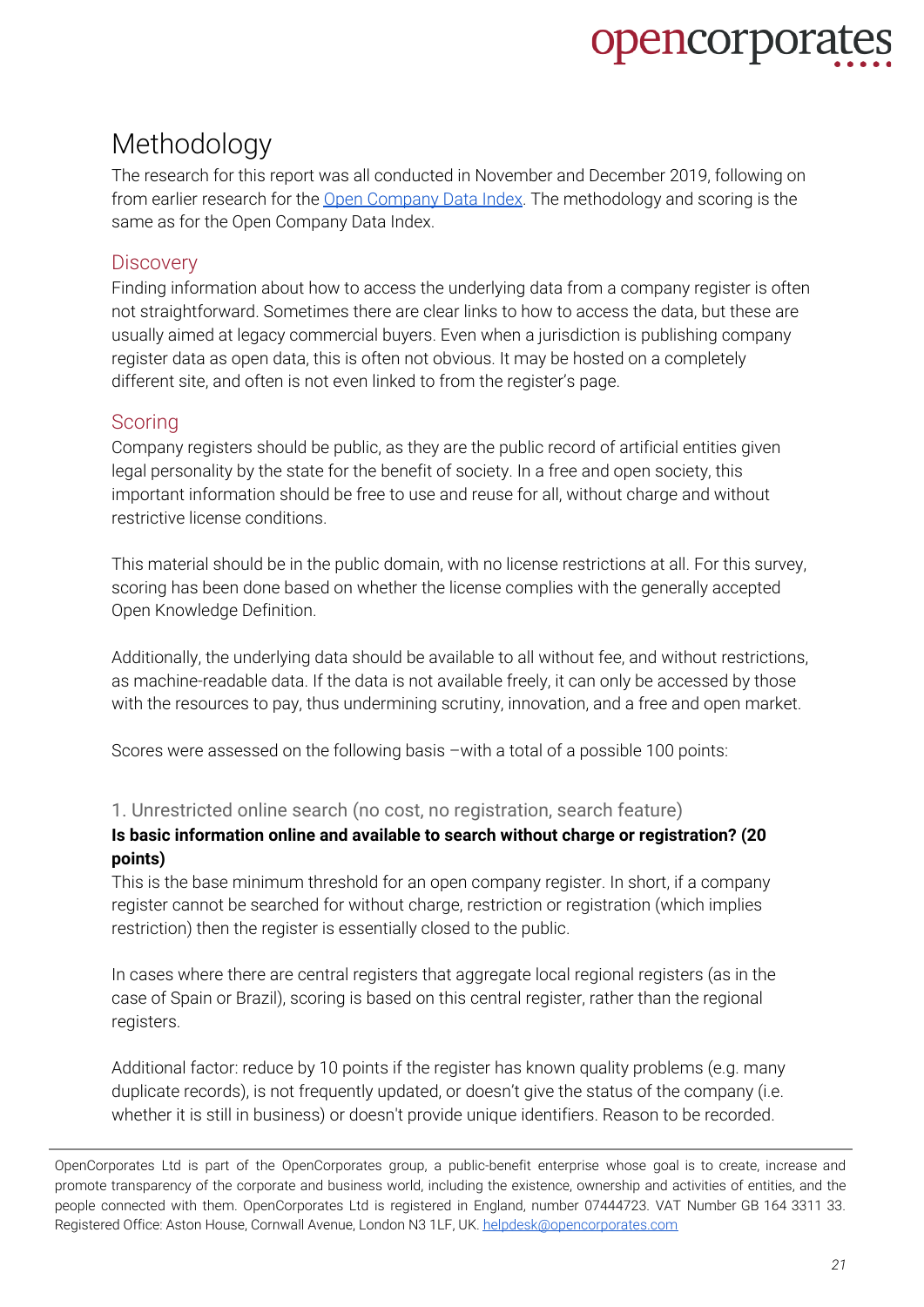#### <span id="page-21-0"></span>2. Openly licensed

#### **Is there an explicit open licence (e.g. CC-0, UK Open Government Licence)? (30 points)**

- 30 points for a licence that conforms to the Open Knowledge Definition
- 5 points for no explicit licence
- 0 points for a licence that explicitly prevents reuse or otherwise fails to conform to the Open Knowledge Definition, including catch-all closed licences (e.g. All Rights Reserved)
- Additional data to be captured: URL of terms and conditions and/or to the licence (e.g. UK Open Government Licence)

#### <span id="page-21-1"></span>3. Free machine-readable data

#### **Is the basic information freely available as data, either as a free data dump or via a free API? (20 points)**

- 20 points if the data is freely available
- 0 points if there are any restrictions to having the data freely available
- Clarification: an API may require registration, but must add no additional restrictions to the use of the data, nor to charge for access to the data. Download dumps should not require registration or additional restrictions

#### <span id="page-21-2"></span>4. Data depth – directors

#### **Does the publicly available information include a list of company directors for each company?**

- 10 points if it includes a list of company directors for each company as freely available data
- 0 points if it does not include a list of company directors for each company
- Clarification: the register should list all directors for a company, or at least all executive directors. Where a company register clearly only makes a single director available it should not be considered to meet the threshold

#### <span id="page-21-3"></span>5. Data depth – annual accounts

#### **Does the publicly available information include annual accounts for each company? (10 points)**

- 10 points if it includes annual accounts for each company available as freely available data
- 5 points if it includes annual accounts for each company freely available, but not available as data (e.g. only on a web page, or PDF/image documents)
- 0 points if it does not include annual accounts for each company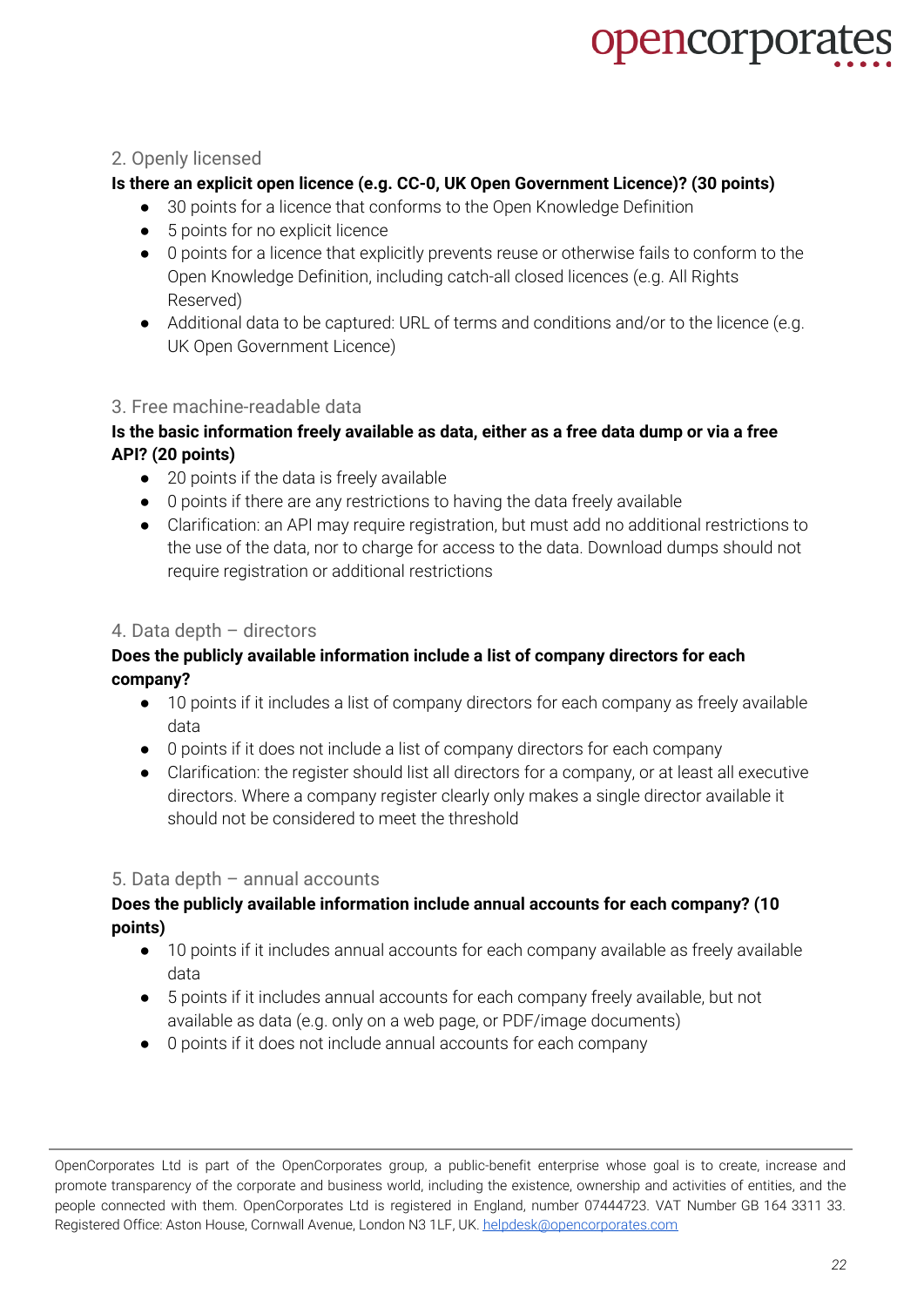#### <span id="page-22-0"></span>6. Data depth – shareholdings

#### **Does the publicly available information include significant shareholdings for each company? (10 points)**

- 10 points if it includes significant shareholdings for each company available as freely available data
- 5 points if it includes significant shareholdings for each company freely available, but not available as data (e.g. only on a web page, or PDF/image documents)
- 0 points if it does not include significant shareholdings for each company
- Clarification: to qualify, a register must include detailed shareholdings, including the number or percentage of shares held, and must be contemporaneous (i.e. updated as the shareholding changes, not once per year)

### <span id="page-22-1"></span>About OpenCorporates

OpenCorporates is the largest open database of company information in the world, containing information on over 180 million companies in 130+ jurisdictions, all from primary public sources, and all freely available on the OpenCorporates website.

Founded 10 years ago, it is a public-benefit company, whose primary public-benefit mission is to make company information more accessible, more useful and more usable. It regularly works with governments on data-quality and accessibility, and with journalists and NGOs on investigations, including with the ICIJ on the Panama Papers. It has a unique public-benefit business model, with clients and partners including Mastercard, LexisNexis, FactSet and the US Federal Government.

### <span id="page-22-2"></span>Errors And corrections

OpenCorporates has a policy of correcting errors as soon as they are brought to our attention. If you believe that any of the scores in this report are incorrect or out-of-date, please contact us at info@opencorporates.com.

OpenCorporates Ltd is part of the OpenCorporates group, a public-benefit enterprise whose goal is to create, increase and promote transparency of the corporate and business world, including the existence, ownership and activities of entities, and the people connected with them. OpenCorporates Ltd is registered in England, number 07444723. VAT Number GB 164 3311 33. Registered Office: Aston House, Cornwall Avenue, London N3 1LF, UK. [helpdesk@opencorporates.com](mailto:helpdesk@opencorporates.com)